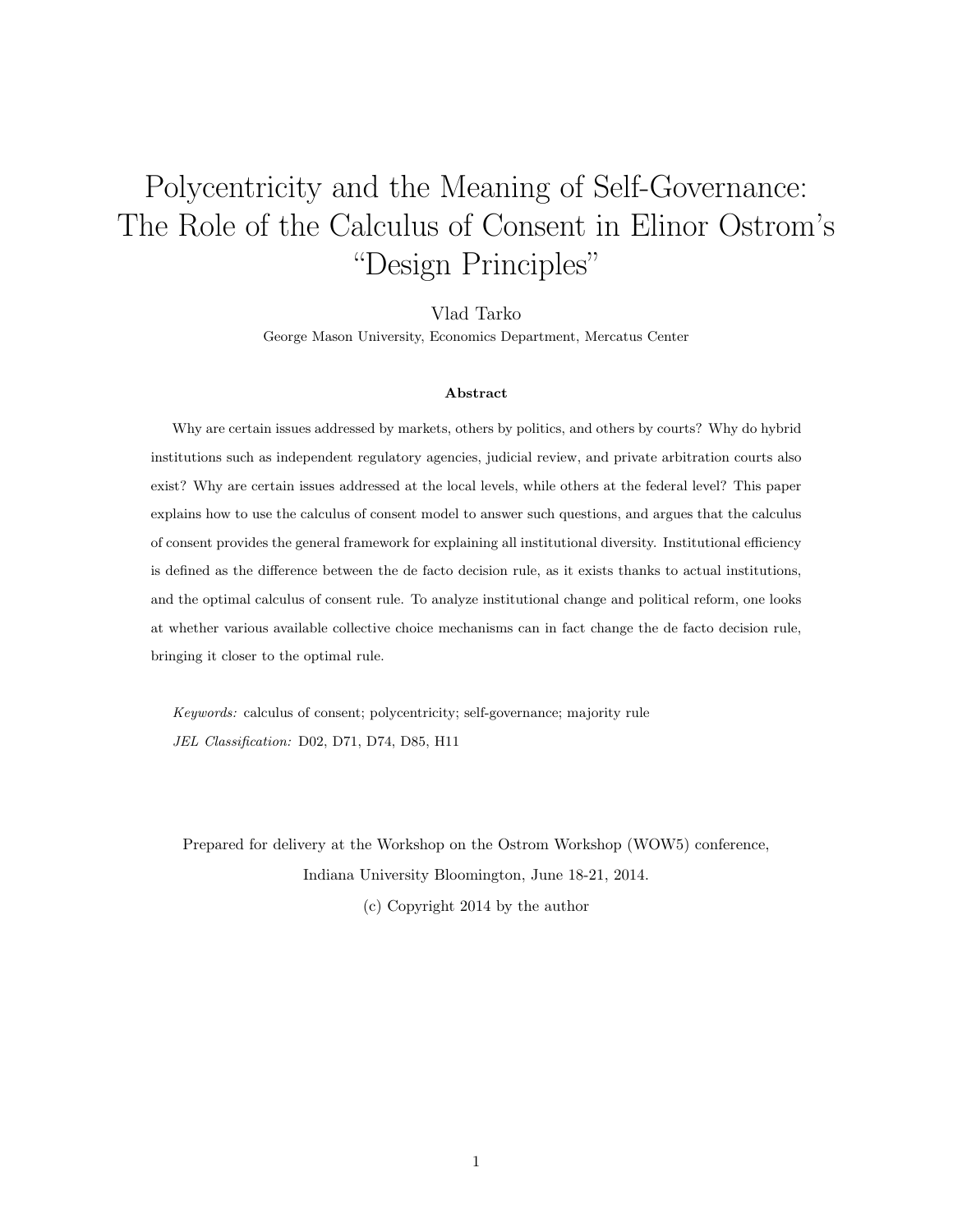# 1 Introduction

Markets, democratic politics, and courts can be seen as varieties of non-violent methods for managing or preventing conflicts, and for distributing resources peacefully. But why are certain issues addressed by markets, others by politics, and others by courts? Why do hybrid institutions such as independent regulatory agencies, judicial review, and private arbitration courts also exist? Why are certain issues addressed at the local levels, while others at the federal level? The economic literature on conflict emphasizes why conflict resolution institutions tend to be created, and illustrates how some specific institutions are accomplishing this task (Tullock, 1974; Nye, 1997; Hirshleifer, 2001; Fearon, 1995; Filson and Werner, 2002; Reiter, 2003; Smith and Stam, 2004; Powell and Stringham, 2009; Leeson, 2006; Leeson et al., 2006; Arena, 2010). What is usually left out is the question about institutional diversity. What underlining factors explain not just the emergence of institutions limiting conflict and securing a certain level of prosperity, but also the observed diversity of those methods for conflict prevention and resolution?

To some extent, such questions have been addressed by authors like Fuller (1978), Ostrom (1987), Ostrom (2005) or Aligica (2014), but no general theory of institutional diversity has been proposed so far. Djankov et al. (2003) come closest to providing such a framework. They introduce a method of institutional analysis based on what they call the "institutional possibilities frontier" (IPF), which sets a trade-off between the costs due of private disorder and the costs of authoritarian rule. In its original form, the IPF construct is useful for dealing with a special case of the problem, the problem of "expert rule", but cannot deal well with the problem of institutional diversity in general. Moreover, at least so far, their approach is to a large extent only a device for creating "just so" stories. For it to be more than that we need a method for determining the IPF.

The main theoretical claim of this paper is that the calculus of consent model (Buchanan and Tullock, 1999; Wagner, 1988), can be used to get a better and more precise understanding of polycentricity, and, as a result, it provides the broad conceptual key for understanding institutional diversity — the key to explaining all institutions and not just the American democracy. In particular, it can be used to obtain a less ad hoc perspective on the IPF, while at the same time generalizing the idea to apply to more than just the problem of expert rule.

One can understand the role of the calculus of consent in institutional analysis, and its generality, by thinking of it as nothing but Coase's theorem with positive transaction costs, along the lines of Coase's (1960) own approach in the original paper and of the Wicksellian approach to political economy (Buchanan, 1987; Wagner, 1988; Besley, 2007; Boettke, 2012, chapter 17). The zero-transaction costs Coase theorem simply describes the manner in which all market failures would be internalized by bargaining in an idealized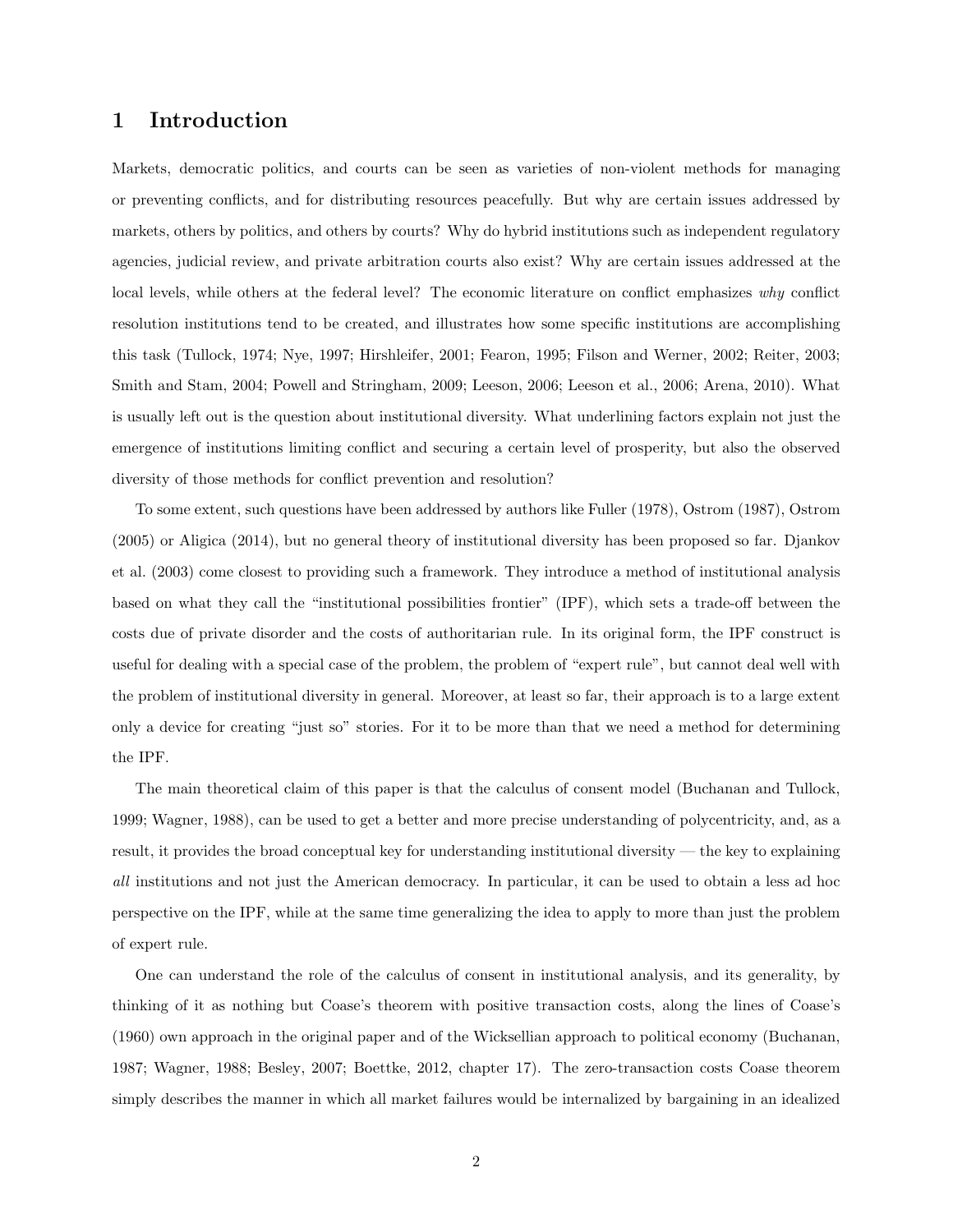environment in which time constraints are not an issue. Given enough time, bargaining would indeed be sufficient to create the most efficient institutions. Because conflict is wasteful, people have an incentive to find ways to eliminate it (Tullock, 1974; Hirshleifer, 2001; Arena, 2010). Adding the positive transaction costs of bargaining to the Coasian model, i.e. allowing for realistic time constraints, amounts to acknowledging the existence of collective decision costs. But Buchanan & Tullock take a step further from Coase by assuming that, precisely because one-on-one bargaining would be very costly, communities create other collective choice institutions that approximate the hypothetical outcome of bargaining. This is the meaning of Buchanan & Tullock's idea of "conceptual unanimity".

In "The Quest for Meaning in Public Choice", Ostrom and Ostrom (2004) pointed out that their research program got off the ground precisely thanks to The Calculus of Consent which "gave us basic tools for acquiring some analytical leverage in addressing particular problems that people are required to address about public affairs". Indeed, the work of the Bloomington School can be understood as nothing but a detailed exploration into the mechanisms by which people devise institutions for lowering decision costs and/or external costs, i.e. for increasing the efficiency of their institutions thanks to the work of "public entrepreneurs" (Oakerson & Parks 1988). In Ostrom & Ostrom's (2004) words, Buchanan & Tullock's "principle of conceptual unanimity gave meaning to what [we] had observed and what was accomplished". For example, when Elinor Ostrom studied water management in West Basin, California, she found that adjudicating water rights was driven by intuitive considerations of "equity jurisprudence", which can be understood as seeking "to achieve conceptual unanimity in establishing the nature of the problem, in adjudicating water rights, in formulating the rules that were constitutive of water user associations, the way they related to one another, and in monitoring performance". Numerous other studies went along very similar lines, and with similar conclusions (Ostrom, 1990, 2005; Ostrom et al., 1994; McGinnis, 1999a,b).

We can interpret the idea of effective collective-choice arrangements to mean that the actual decision rules prevalent in the community for various issues are close to the calculus of consent optimal rules for those issues. Successful institutions are those that approximate the calculus of consent optimal decision rule. As Vincent Ostrom (1997) has put it, although exploitation and power relations persist, "I have come to the conclusion, however, that democratic societies are necessarily placed at risk when people conceive of their relationships as being grounded on principles of command and control rather than on principles of self-responsibility in self-governing communities of relationships" (p. 4). Note that he is making primarily a positive claim about what kinds of institutional arrangements tend to survive over the long-term. Although, arguably, Stigler (1992) is going too far in assuming that all "enduring institutions" are efficient in all their details, one can still make an evolutionary argument about a broad and imperfect tendency of societies to zero-in on certain efficient "design principles" (Wilson et al., 2013).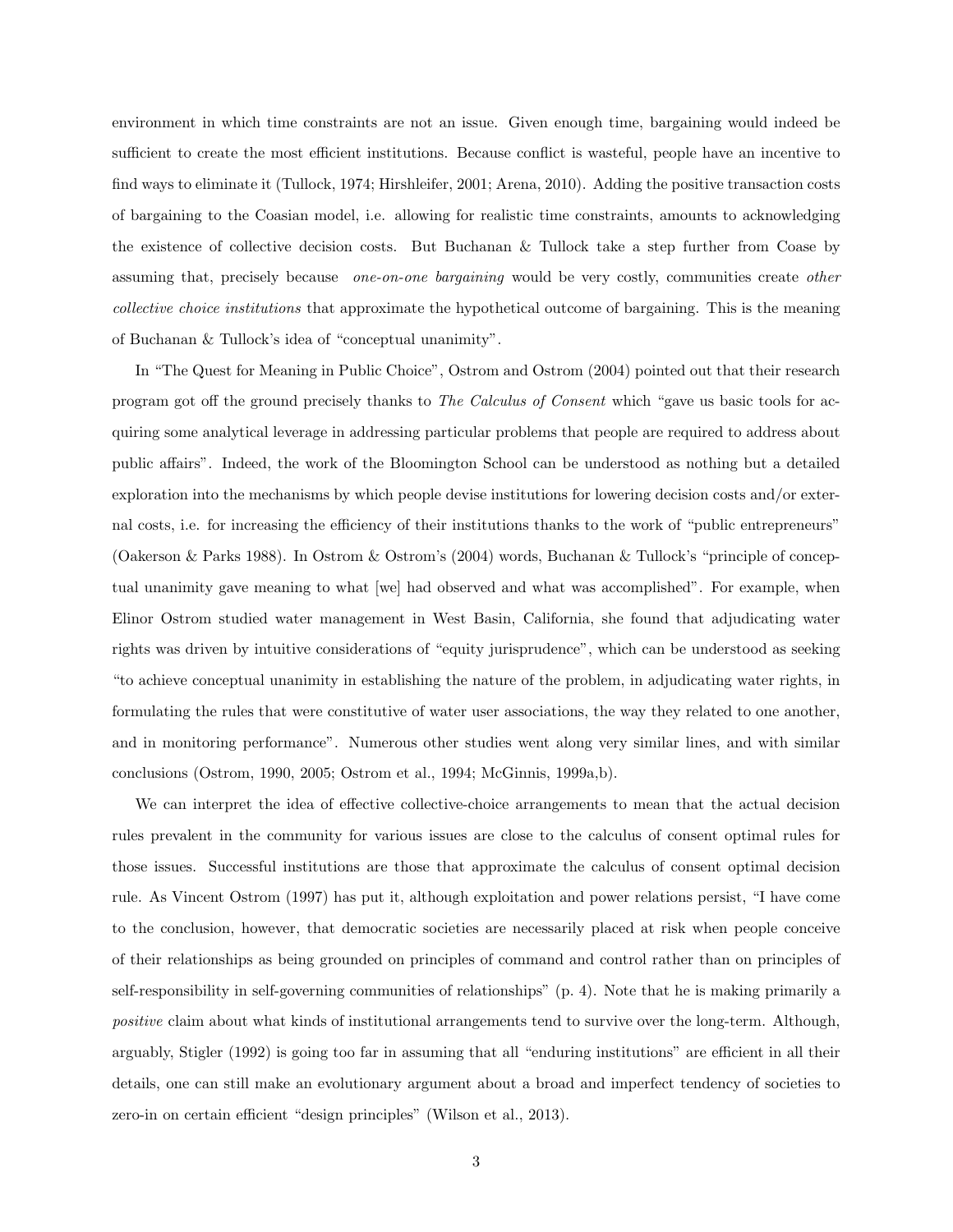The Calculus of Consent has thus played a critical role in the origins of the Bloomington School providing one of the essential conceptual guidelines for their research program. However, we hold that the fruitful mixes between the Bloomington School of New Institutional Economics and the Virginia School of Political Economy are far from being exhausted. In what follows, we provide an overview of the importance of polycentricity and self-governance as part of Ostrom's "design principles"; provide a more rigorous model for the calculus of consent; show how to use the calculus of consent to better understand, and perhaps even measure, the degree of polycentricity and self-governance; and use this rigorous calculus of consent model to reconstruct Fuller's (1978) arguments about why certain issues are addressed by markets, others by democratic politics, others by courts, and others by hybrid intitutions.

In analyzing institutional change and the potential for political reform, one can follow a three-step procedure: (1) Estimate the optimal calculus of consent decision rule/s regarding the issue/s under consideration. This means that one should estimate how collectivized should decision-making be about that issue, and who should be part of the decision-making group. (2) Analyze the existing institutions, in order to understand the extent to which their de facto decision rules departs from optimal calculus of consent decision rules. This can be quite complicated, involving an analysis of institutional constraints and the nature of compound institutions. (3) Analyze the existing collective action mechanisms and the pressures created by institutional competition, in order to see to what extent a move closer to the calculus of consent optimum is likely to happen, and estimating the details of such a move (what is likely to change).

This paper develops the full theory regarding the first step, and illustrates this approach to institutional analysis with a variety of examples (thus, giving a glimpse of how to perform step 2). The more normativetinted step 3 is outside the strict scope of this paper, but, nonetheless, one should bear in mind that the ultimate goal of economic analysis is to grasp the possibilities of institutional reform (Buchanan, 1964). The utility of institutional analysis ultimately depends on its usefulness for institutional development.

The next section takes a closer look at the connection between polycentricity and Ostrom's "design principles". Section 3 lays out the calculus of consent model and connects it to the IPF perspective. Section 4 illustrates the model with a wide range of examples. Section 5 distinguishes between natural and institutional polycentricity, and explains why natural polycentricity holds the key to understanding institutional diversity. It then shows that two of the calculus of consent parameters correspond to natural and institutional polycentricity, and provides the full theory of institutional diversity. Section 6 concludes by pointing to a variety of possible applications of this approach to institutional diversity, and highlighting some of the empirical challenges and difficulties.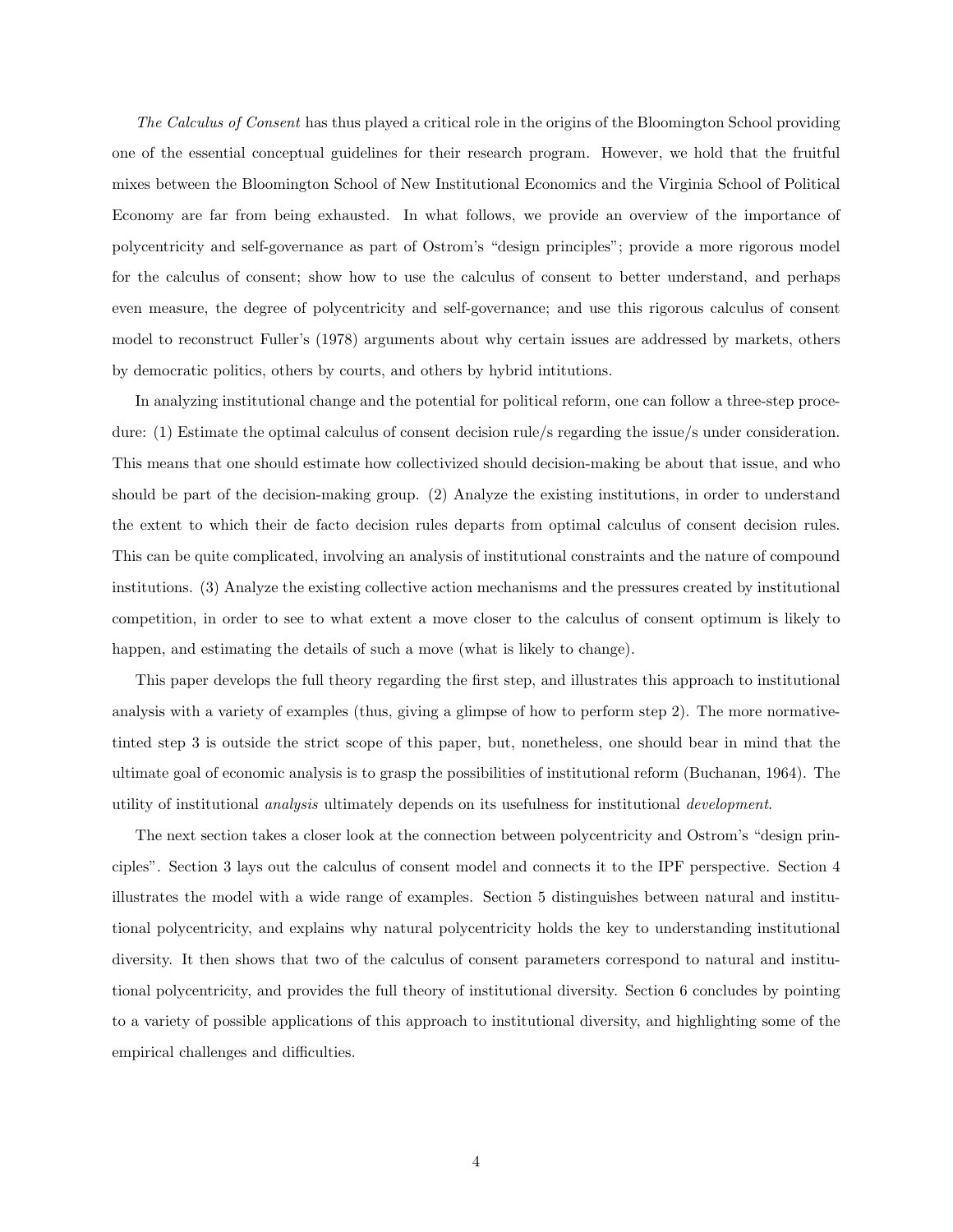# 2 "Design principles" for sustainable development

The complexity of most institutional arrangements and social phenomena raises often insurmountable difficulties with respect to the task of institutional reform and of managing or planning institutional transitions (E. Ostrom 2008). Consequently, institutional change necessarily involves the interplay between formal institutions and local culture, and a large element of unplanned evolution and bottom-up emergence (Boettke 1996; Boettke, Coyne & Leeson 2008). The question becomes, under what conditions can we reasonably expect a non-market spontaneous order to lead to long-term and sustainable growth? One of Elinor Ostrom and collaborators' major successes has been to address this question both theoretically and empirically. Ostrom's "design principles" offer a set of universal heuristics, applicable across a wide diversity of institutional arrangements. When the existing institutions comply with those "design principles", sustainable growth is more likely to occur. But the "design principles" are not defined very rigorously. Among them, the most vague and least well understood is the existence of a "certain level" of self-governance. Moreover, institutional evolution is said to be facilitated by an overall framework of "polycentricity". Yet, polycentricity is notoriously difficult to measure or evaluate. Before developing a more rigorous perspective on the meaning of self-governance and polycentricity, let us briefly review the "design principles" and their importance.

These "design principles derived from studies of long-enduring institutions for governing sustainable resources" (E. Ostrom 2005: p. 259) give us a broad perspective about institutional efficiency. These design principles do not point to a single set of universal rules, but are broad ideas mainly about how to design different kinds of systems of operational and collective choice rules under different contexts characterized by different sources of uncertainty. They are a set of institutional heuristics that have been shown empirically Ostrom (1990); ? and theoretically Wilson et al. (2013) to lead to sustainable development.

The design principles are (E. Ostrom, 1990: p. 90; 2005: p. 259; Wilson, E. Ostrom & Cox 2013): (1) Clearly defined boundaries for using scarce resources; (2) Proportionality between the benefits and costs of various actors; (3) Most individuals affected by the rules are included in the collective choice group that can modify these rules; (4) Monitors and enforcers of rules are accountable for their actions; (5) Graduated sanctions for breaking the rules; (6) Access to low-cost local arenas for conflict-resolution providing decisions perceived as fair; (7) External governmental authorities recognize, at least to some extent, the right to self-organize at the local levels; (8) "Appropriation, provision, monitoring, enforcement, conflict resolution, and governance activities are organized in multiple layers of nested enterprises" (E. Ostrom 2005: p. 259). The last two design principles refer to the ideas of self-governance and polycentricity. We can separate the arguments for polycentricity and self-governance in two sets: arguments from efficiency, and arguments from resilience. To some extent there is a trade-off between efficiency and resilience because optimizing rules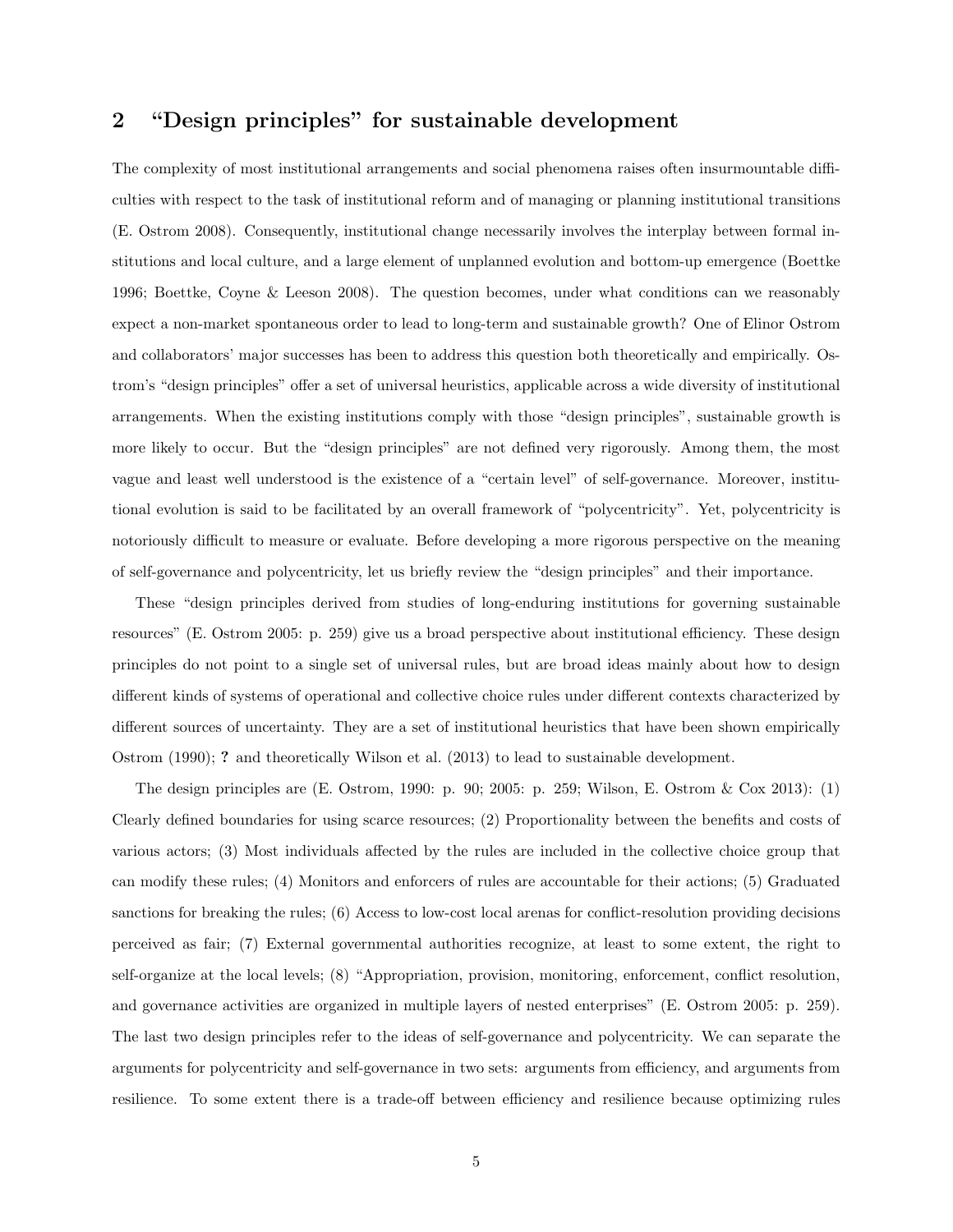based on past experience only accounts for the known hazards, creating increased vulnerabilities to new and unpredicted challenges (Carlson & Doyle 1999; 2000; 2002; Janssen, Anderies & E. Ostrom 2004; 2007; Janssen & Anderies 2013; Aligica & Tarko 2013).

In a nutshell, the argument from efficiency is that different common-pool resources are best managed at different scales. It is thus inefficient to have a governing body at a fixed geographic scale, and to assign to this governing body a large host of responsibilities about managing many different common-pool resources (E. Ostrom [1972] in McGinnis 1999; Ostrom, Bish & Ostrom, 1988; Oakerson, 1999; Aligica & Boettke, 2009; Aligica & Tarko, 2012). The alternative is polycentricity, which E. Ostrom (2005: p. 183) introduces in the following way: "By polycentric I mean a system where citizens are able to organize not just one but multiple governing authorities at differing scales. ... Each unit exercises considerable independence to make and enforce rules within a circumscribed domain of authority for a specified geographical area. In a polycentric system, some units are general-purpose governments while others may be highly specialized. ... In a polycentric system the users of each common-pool resource would have some authority to make at least some of the rules related to how that particular resource will be utilized."

The following analogy due to Walter Oi illustrates why polycentric organization tends to be more efficient than centralization. It used to be the case that only large pies were only sold, and "when all frozen pies had 12 inch diameters, apple was the most popular flavor – but when 7 inch pies came on the market, apple immediately fell to something like fifth place. [Oi's] explanation: When you're buying a 12 inch pie, the whole family has to agree on a flavor, and apple wins because it's everyone's second choice. With 7 inch pies, family members each get their pick, and almost nobody chooses apple." (Landsburg 2013). To the extent that eating your own preferred pie doesn't create significant negative externalities to other people, it is more efficient to have the smaller pies. For the exact same reason, to the extent that smaller scale jurisdictions don't create significant negative externalities to the other jurisdictions, it is more efficient to have institutional diversity rather than centralized consolidation. So, the polycentric system involves many numerous independent and often overlapping jurisdictions, but operating under an over-arching system of norms and/or rules, which manages the possible externalities and sets the framework for an overall cooperative arrangement between the jurisdictions (Aligica & Tarko 2012). Besides efficiency considerations, a polycentric system is also more resilient: "Because polycentric systems have overlapping units, information about what has worked well in one setting can be transmitted to others who may try it out in their settings. ... [W]hen small systems fail, there are larger systems to call upon – and vice-versa." (E. Ostrom 2005: p. 183). Thus, the polycentric organization creates the conditions for experimentations with different systems of rules, but, also, creates redundancies.

Such redundancies have sometimes been interpreted as signs of inefficiency and have been used as ar-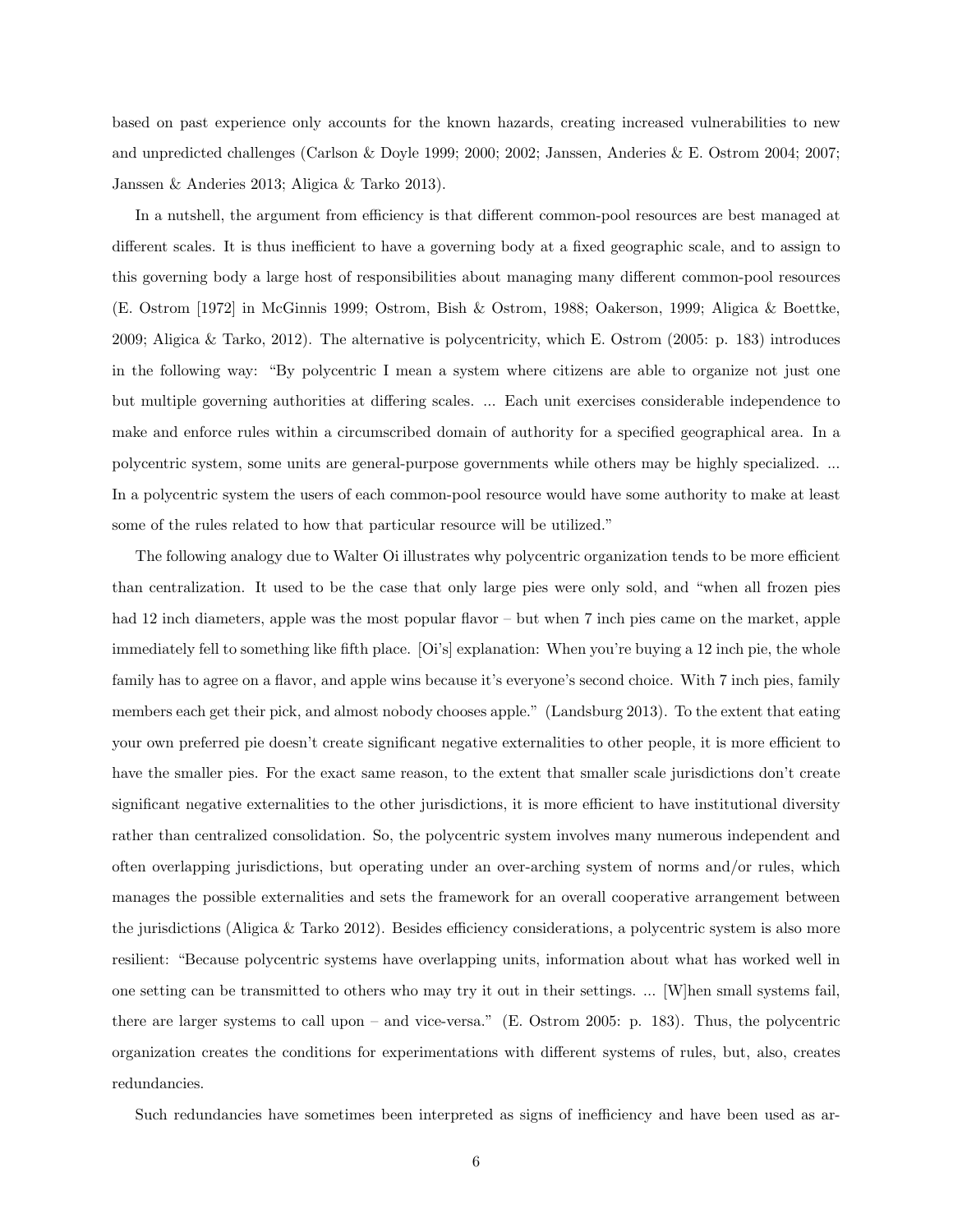guments for administrative consolidation. In the key metropolitan debate, the claims of inefficiency have been contested (for a review see Aligica & Boettke 2009; Aligica & Tarko 2012; Boettke, Palagashvili & Lemke 2013), but even if one would accept some of them, the argument about resilience would still remain. A polycentric arrangement, as opposed to "institutional monocropping" (E. Ostrom, 2008), can be less efficient than the situation in which all communities implement the best possible system of rules. However, such a situation is often unrealistic for two reasons. (a) there simply is no universal set of rules that is optimal for all systems, as different societies often face different kinds of uncertainties and need to adapt their institutional structure to fit this diverse array of challenges (Carlson & Doyle 1999; Anderies, Jassen & E. Ostrom 2004; 2007; Aligica & Tarko 2013). (b) Even if or when such a universal system of optimal rules may exist, institutional monocropping would still be a vulnerable solution on the long term. As new challenges are always on the horizon, a large uniform system would be affected at a large scale by all these challenges. By contrast, in a polycentric system only some sub-systems are affected at one moment in time, and, thanks to redundancies, even those affected sub-systems can receive help from the others. Polycentricity thus contains the scale of unpredictable crises to more manageable levels. Although this may be inefficient over the short-term, it is more resilient over the long term.

Self-governance is the simple operational principle that creates the institutional diversity of a polycentric system. The "minimal recognition of rights to organize" leads to a situation in which a variety of approaches to similar problems are available at all times. This is the main way in which the limits of reason and foresight in regard to complex social issues can be overcome – by means of experimentation and imitation of success stories from one community to another. A variety of institutional systems is more likely to diminish the search time for effective rules, when abstract reason alone cannot possibly satisfactorily analyze the situation: variety is better at generating new institutional solutions to difficult challenges and, thus, it is more likely to enhance overall robustness. As Folke et al. (2002) put it, in the face of challenges, "resilient systems contain the components needed for renewal and reorganization", and the only way in which they are endowed with such a coping ability is to host "diversity – of species, of human opportunity, and of economic options".

Importantly, self-governance is useful not just as a mechanism for institutional discovery, but also for monitoring and enforcement purposes. Rules need enforcement in order to be "in-use" rather than merely "in-form", but in order for enforcement itself to be more than just "in-form", monitors also need monitoring. This seems to create a paradoxical infinite regress of monitors of monitors of monitors etc. Ostrom and collaborators' answer to this dilemma is not speculative or purely theoretical, but empirical. They have shown that self-governance alleviates this problem by creating a circle of rules rather than a linear hierarchy (Ostrom, 2005: p. 265). For instance, in a group of agents where the agents themselves take turns at being monitors, the problem is diminished to manageable levels because the monitor will now have a vested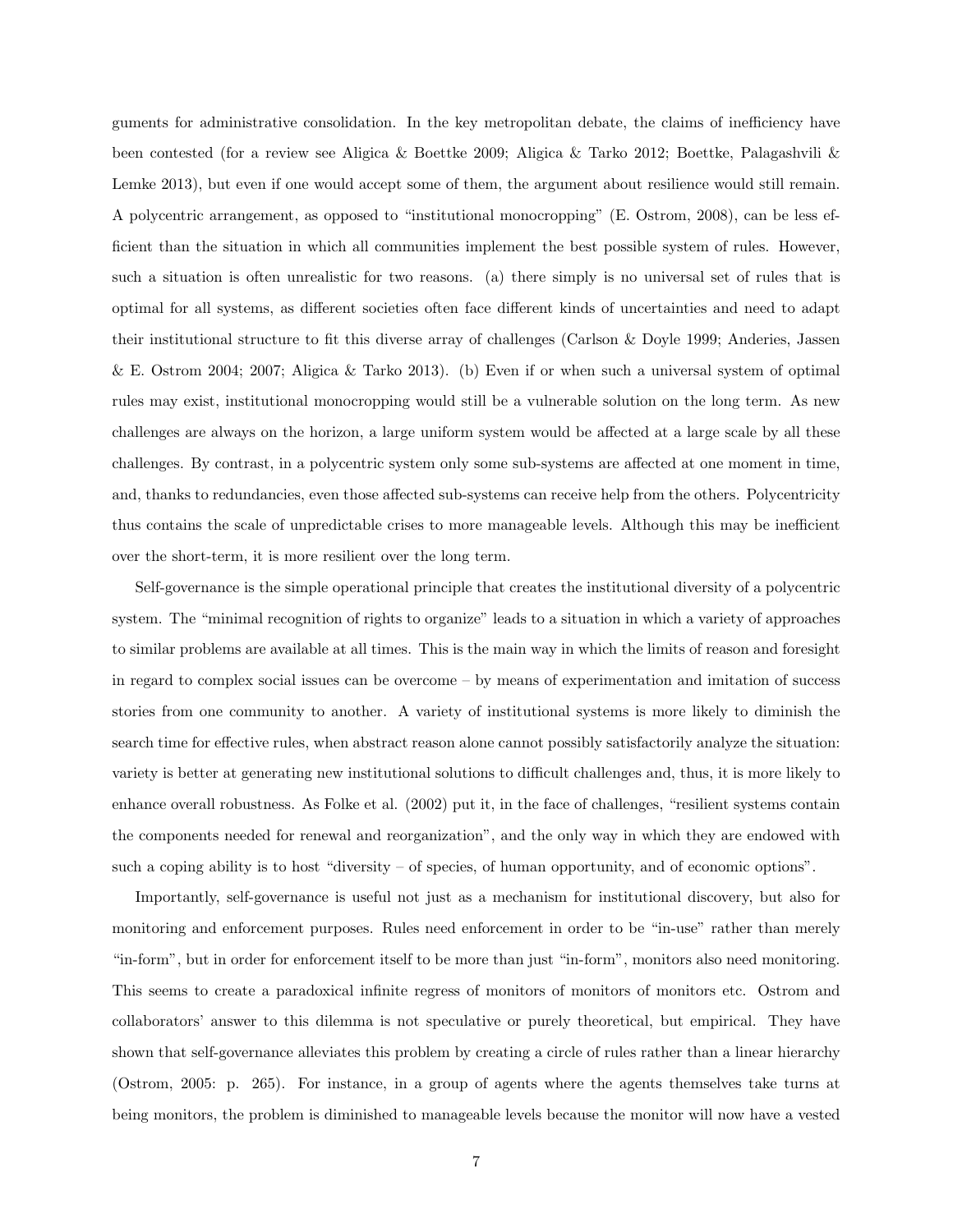interest in making sure that the rules are followed and thus s/he will not need outside monitoring. Even if the monitors are hired from outside the community, and the complexity of the system thus increases by involving more people, the monitors would still have the desire to uphold the rules in order to satisfy the demand of those who pay them.

Systems that depart at great lengths from self-governance tend not only to lack legitimacy, but also to be rife with corruption, rent-seeking and wide-spread inefficiencies (Ostrom & Ostrom, 2004). It is always important to consider both the incentive structure and the knowledge available to those responsible for monitoring and enforcement, as well as for rule design in general. This "robust political economy" approach (Boettke & Leeson 2004; Leeson & Subrick 2006; Pennington 2011; Boettke 2012) leads to the conclusion that long-term sustainable development is promoted by an array of "design principles" that include selfgovernance and polycentricity.

# 3 The calculus of consent model as a tool for institutional analysis

The calculus of consent model (Buchanan and Tullock, 1999; Wagner, 1988) rests on the minimization of total expected cost of the collective decision-making system,  $T(n)$ , which is defined as the sum of the external costs function,  $E(n)$ , and decision costs function,  $D(n)$ . The external costs reflect the expected total harm suffered by those who disagree with the collective decision but are forced to obey it, and the harm caused by mistaken decisions. The decision costs are all the procedural costs involved in setting up the collective decision-making process and in enforcing the decision. The variable  $n \in (0, 1]$  gives the range of possible "decision rules", i.e. it specifies the size of the majority required to pass a decision on the issue. For example,  $n = 50\%$  is the majority rule, and  $n = 67\%$  is the super-majority rule.

The "optimal decision rule",  $n^*$ , is the decision rule that minimizes total costs. The key idea for using the calculus of consent as a tool for institutional analysis is this: Depending on the issue under consideration, the external and decision costs can differ, and, hence, different issues have different optimal decision rules. For this reason, different issues are addressed by means of different kinds of institutions, which implement different de facto decision rules. For example, markets have very low decision rules, as a single person can often singlehandedly take the decision; democratic politics usually operates under the majority rule; regulatory agencies operate under lower-than-majority rules (the more independent they are, the lower the rule); juries operate under unanimity rule; etc. This point of view is similar to the one made by Djankov et al. (2003) that "[t]he shape of the IPF — and hence the efficient choice — varies across activities within a society, as well as across societies".

Buchanan & Tullock themselves have introduced a rudiment of this kind of institutional analysis (1999: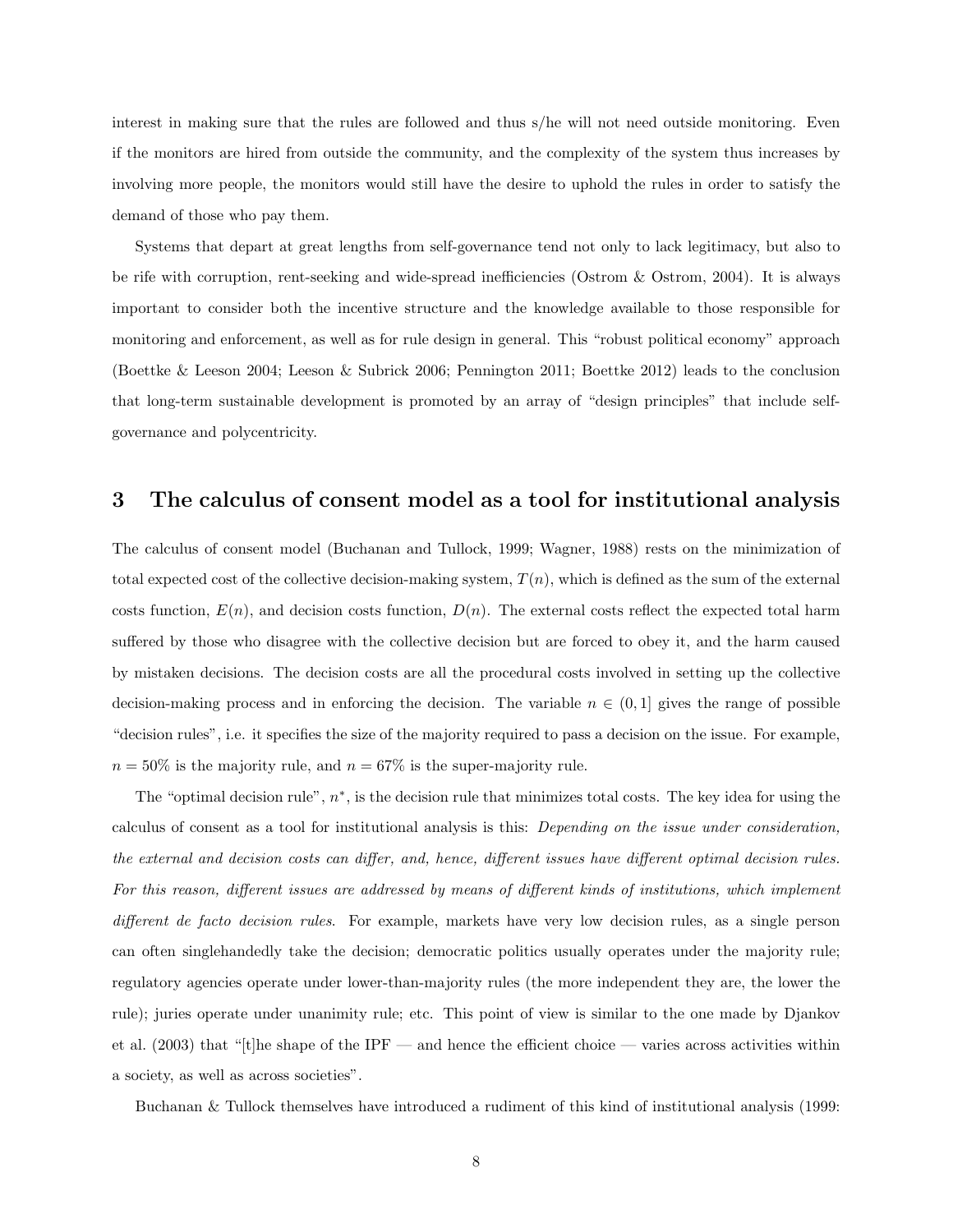pp. 83-4 and chapter 5). In their example, they compare the costs of private action with the costs of "adverse collective decisions". Depending on which one is lower, and assuming a certain tendency towards efficiency, the issue is more likely to be addressed by private property institutions or by government action. More generally, however, we can compare the optimal rule for a variety of institutions, rather than just for private property and government action. This is exactly what this paper does.

The standard problem raised by the calculus of consent is determining the optimal decision rule, given the external and decision costs. But in applying the model to institutional analysis, we need to compare this hypothetical optimum with the de facto rule. The de facto decision rule may get to approximate the optimal rule by three different routes: (1) A direct route, in which the de facto institutions simply implement the optimal rule. For example, if the optimal rule is lower than 50%, logrolling may lower the de facto optimal rule. Similarly, constitutional changes, which can have very high external costs, are usually implemented with super-majorities in parliament (although by majority rule in popular referenda). (2) An indirect route, in which the composition of the group (who gets to be part of the decision group) is changed. Some of the examples below, such as federalism or private property, reflect this route. Technocracy and representative democracy, as opposed to direct democracy, are also important examples of this route. (3) A compound institutions route, in which several institutions, with different de facto decision rules, are involved in taking the decision, and the resulting compound decision rule is somewhere in between. For example, judicial review, involves compounding the majority rule of the legislative with the expert rule of the judiciary, leading to a higher than majority, but lower than unanimity, compound rule.

The calculus of consent model provides a general bird's eye view on institutional efficiency, and remains generally agnostic about the exact underlining behavioral details of the bargaining processes by which institutions are actually created or changed. Riker's (1962) theory of political coalitions, the theory of logrolling (Buchanan & Tullock 1962: chapters 9-11; Tullock, Sheldon & Brady 2002: chapter 3), various theories of political and social entrepreneurship (Wagner, 1966; Oakerson and Parks, 1988; Leeson and Boettke, 2009; Boettke and Coyne, 2009a,b), and E. Ostrom's "behavioral approach to the rational choice theory of collective action" (Ostrom, 1998) provide additional details into the microeconomics of institutional design. However, the broad equilibrium approach is sufficient for the present purposes. One can always go into deeper details, but, due to space constraints, some approximations must be made.

Efficiency can of course be understood normatively, but Buchanan has taken quite a strong stance in favor of interpreting efficiency as a purely descriptive tool for making predictions: "Appropriately thorough analysis should include an examination of the institutional structure itself in a predictive explanatory sense. ... [E]fficiency ... becomes a prediction of results that will tend to emerge from the exchange process, not a criterion for telling us what should be present in order to further some externally derived value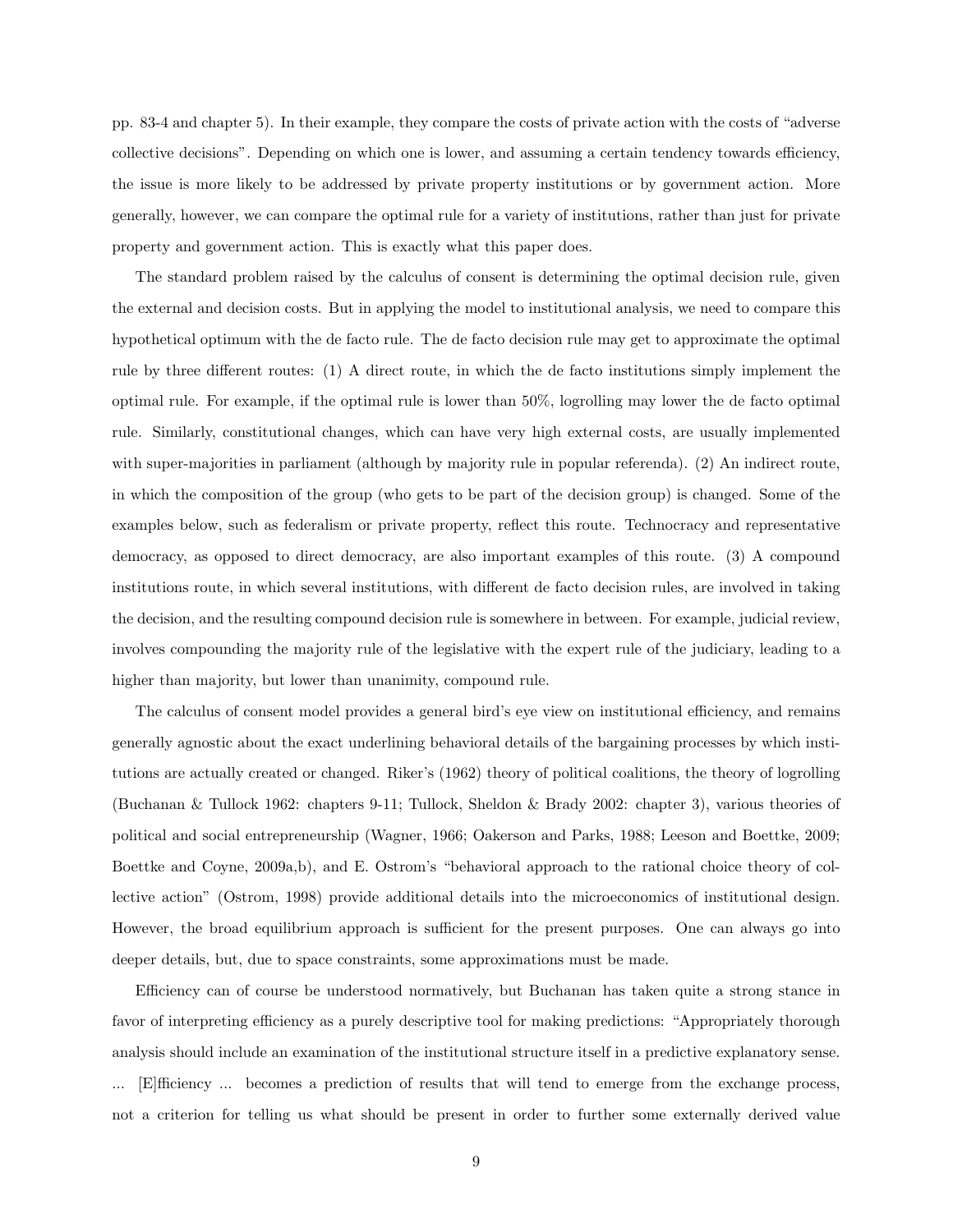norm." (Buchanan, 1968, pp. 5-6). This paper does not take a strong stance on this matter. If one is mainly concerned with prediction, one tends to use efficiency in the Buchanan-Stigler fashion. If one is mainly concerned with institutional development, one tends to use efficiency more as a normative benchmark (although not necessarily the only one) as in Ostrom's approach.

To make either specific predictions or specific normative evaluations, we need, first and foremost, to assume empirically valid functional forms for the external and decision costs functions. Buchanan & Tullock assume that external costs are a monotonically decreasing function of  $n$ , such as this:

$$
E(n) = E_0 2^{-n/N_E} \tag{1}
$$

Others have argued in favor of using U-shaped external costs, in order to account for the fact that rejecting efficient proposals also creates a cost — the larger the deciding majority, the larger the likelihood that it will fail to adopt some good measures (Guttman, 1998). Similarly, if one takes seriously the hold-out problem, one is led to an external cost function that rapidly increases in the range of large  $n$  (Robert Bish, personal communication). Finally, for a group of people who have very strong collectivist preferences (like those opting to live in a kibbutz), the external cost function may also be U-shaped because close to unanimous decisions would be disturbingly individualistic to them (Shruti Rajagopalan, personal communication). No such complications are considered here, but they may be important in actual applications. For what it's worth, in my view, such issues should be included in the decision costs, and not in the external costs, but this argument will have to wait for another day.

The decision costs are a monotonically increasing function of  $n$ .

$$
D(n) = D_0 2^{n/N_D} \tag{2}
$$

The calculus of consent parameters, whose numerical values differ from issue to issue, are as follows:  $E_0$  are the maximal external costs and  $D_0$  are the minimal decision costs (if the decision is dictatorially taken by a single person),  $N_E$  is the size of the decision group at which external costs become half of the  $E_0$  maximum, and  $N_D$  is the size of the decision group at which decision costs become double of the  $D_0$ minimum.  $E_0$  and  $D_0$  are level effects, while  $N_E$  and  $N_D$  are marginal effects.

The total cost is:<sup>1</sup>

$$
T(n) = E_0 2^{-n/N_E} + D_0 2^{n/N_D} \tag{3}
$$

<sup>&</sup>lt;sup>1</sup>If one prefers to define the parameters  $N_E$  and  $N_D$  not as half-size or double-size, but as some other multiples,  $m_E$  and  $m_D$ , the '2's in formula 3 are replaced by the desired multiples.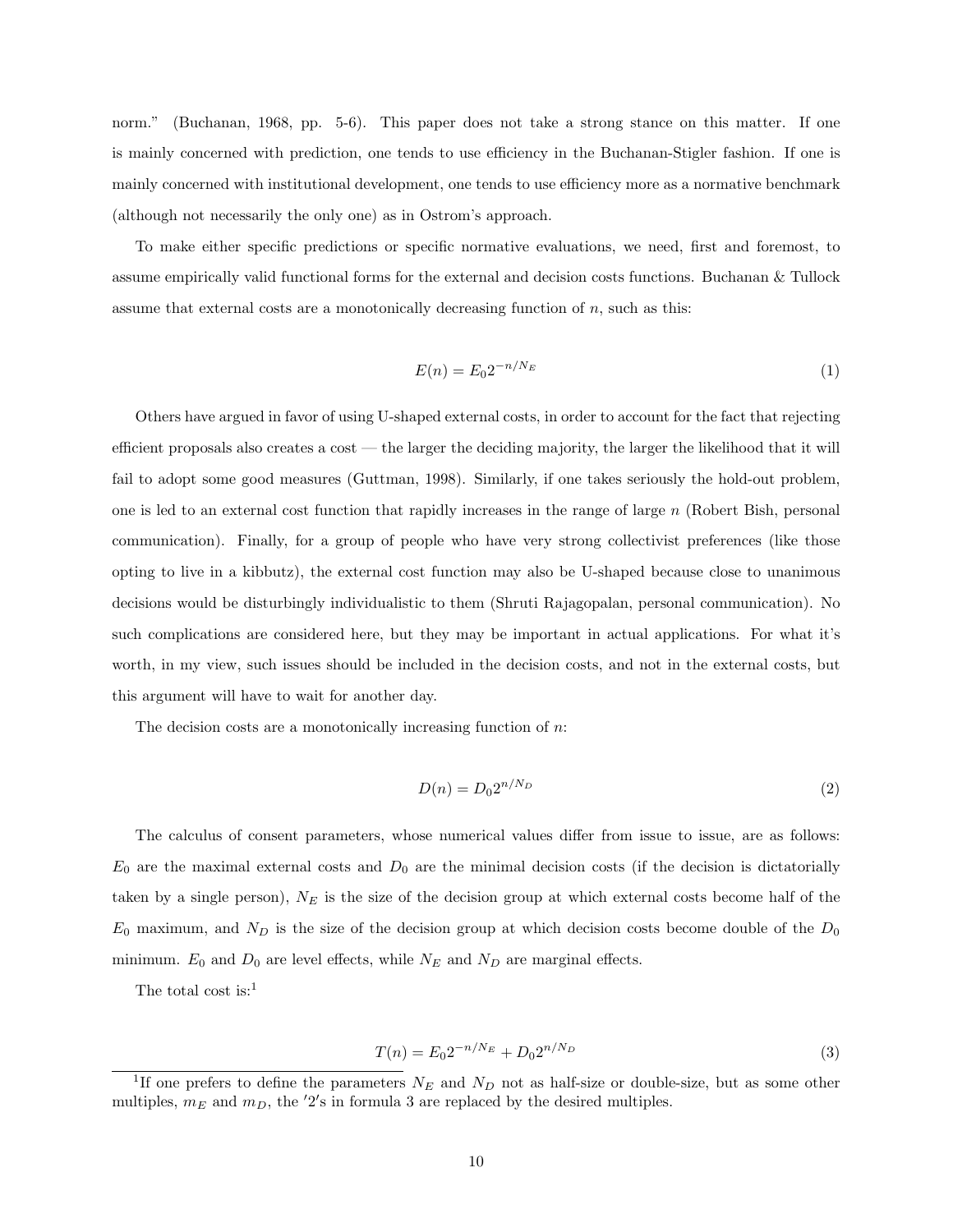These formulae are a mathematical rendition reproducing (figures 2-4) the graphical illustrations provided by (Buchanan and Tullock, 1999, chapter 6). The insights from the next sections would be hard or impossible to reach without this explicit algebraic rendition of the original graphs because these insights result from exploring the meaning of the parameters in formula 3, and from being able to derive other, less intuitive, mathematical connections between the parameters.

The total expected cost, as defined by equation 3, is minimized for

$$
n^* = -\frac{N_D N_E}{N_D + N_E} \frac{\log \left(\frac{D_0 N_E}{E_0 N_D}\right)}{\log 2} \tag{4}
$$

The predictions of this calculus of consent model are the patterns that result from plotting the optimal rule  $n^*$  as a function of each parameter,  $D_0$ ,  $N_D$ ,  $E_0$ , and  $N_E$ , while keeping the other parameters constant (or conditional on their values). Section 5 provides an extensive analysis of the  $n^* = n^*(N_E)$  prediction, while section 6 briefly discusses some of the others.

The reason why different issues have different optimal decision rules is that they correspond to different values of the calculus of consent parameters,  $D_0$ ,  $N_D$ ,  $E_0$ , and  $N_E$ . To put it differently, each issue is located somewhere in this four-dimensional parameter space, and various regions of this space correspond to different kinds of possible institutional arrangements; i.e. for a given level of technological development, T, the set of all possible efficient (equilibrium) institutions is the field  $I_T(D_0, N_D, E_0, N_E)$ . Technological changes can both move an issue from one location in the parameter space to another location (i.e. an issue that was best addressed in one way in the past is now best addressed in a different way), and they can change the  $I_T$  field itself (i.e. the very nature of the efficient institutions available at each location in the parameter space can change).

We can connect this perspective to the IPF perspective (Djankov et al., 2003) in the following way. The optimal decision rule,  $n^*$ , gives the total loss minimization point on the IPF. We can map the shape of IPF by looking at the size of external and decision costs as the decision rule is moved either in the direction of more collective decision making ("state expropriation costs",  $E(n)$ ) or more private decision making ("disorder",  $D(n)$ ). The optimal levels of private disorder and collectivization are determined by  $D(n^*)$  and  $E(n^*)$ . Figure 1 illustrates the result by drawing the parametric plot from equations 1 and 2, thus reproducing in a mathematically rigurous way the intuitive IPF graphs drawn by Djankov et al. (2003). By doing this, we also obtain a more general perspective on the IPF concept, anchored in the Coasian logic of the calculus of consent.

To reiterate, the key idea for using the calculus of consent as a tool for institutional analysis is that, because different issues generate different external costs and may be subjected to differing decision costs,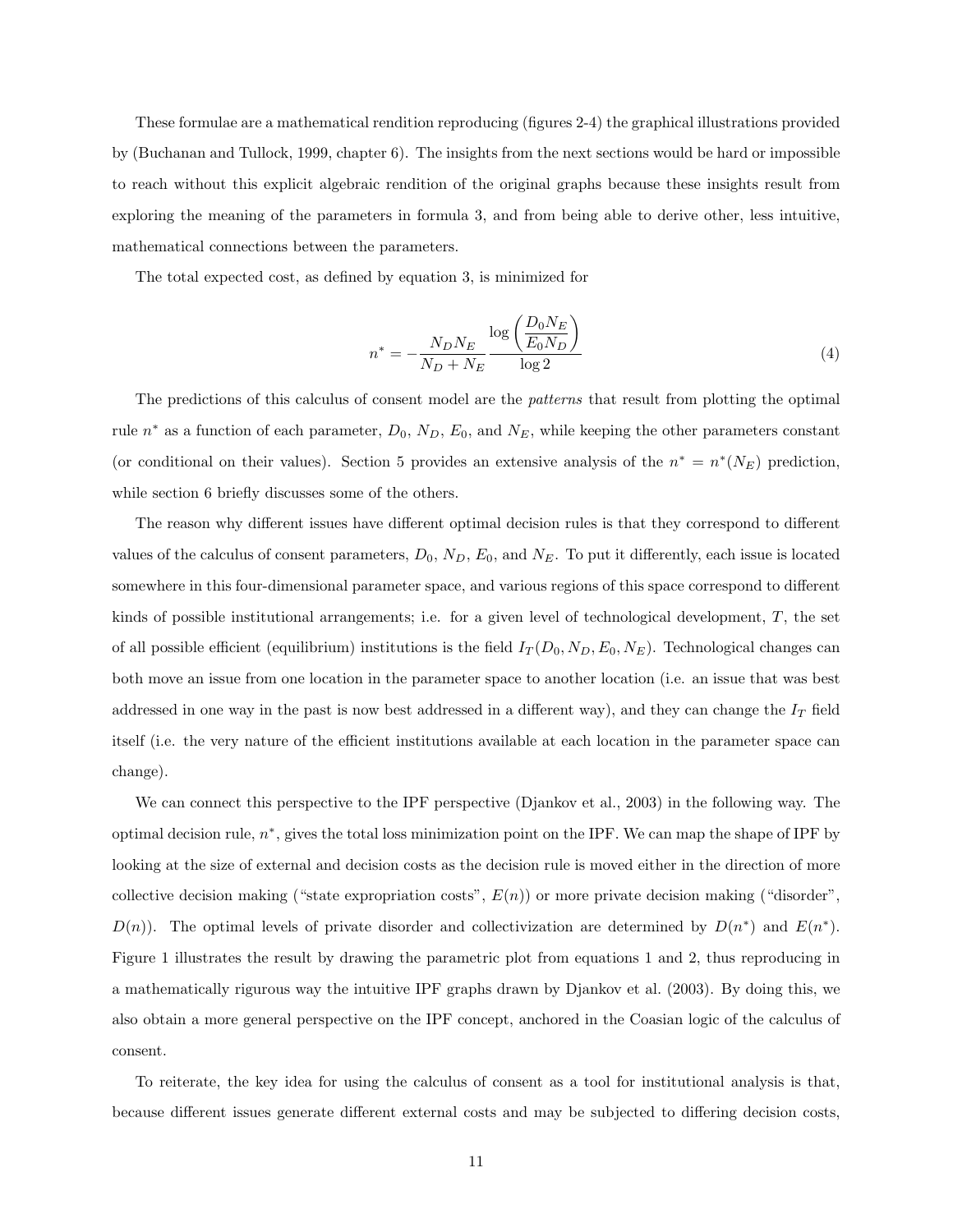

Figure 1: The institutional possibilities frontier

different institutions are created to address them. Institutional efficiency can be increased (1) directly, by actually changing the decision rule, (2) indirectly, by changing the composition of the decision group, and (3) by compounding institutions. Let us consider several examples.

# 4 Examples of calculus of consent institutional analysis

I first look at examples, such as federalism and private property, when limiting the decision-making group makes sense because of low externalities on people outside this decision group. I then look at examples when it is actually efficient to have someone or a small group take decisions that affect everyone else. In cases such as calling the firemen anyone can be the self-appointed decider, while in many other cases there is a pre-designated group of "experts" taking the decisions for everyone else (e.g. representative democracy, regulatory agencies etc.). Furthermore, I look at checks on the possible problems created by such expert rule, i.e. at the creation of compound institutions.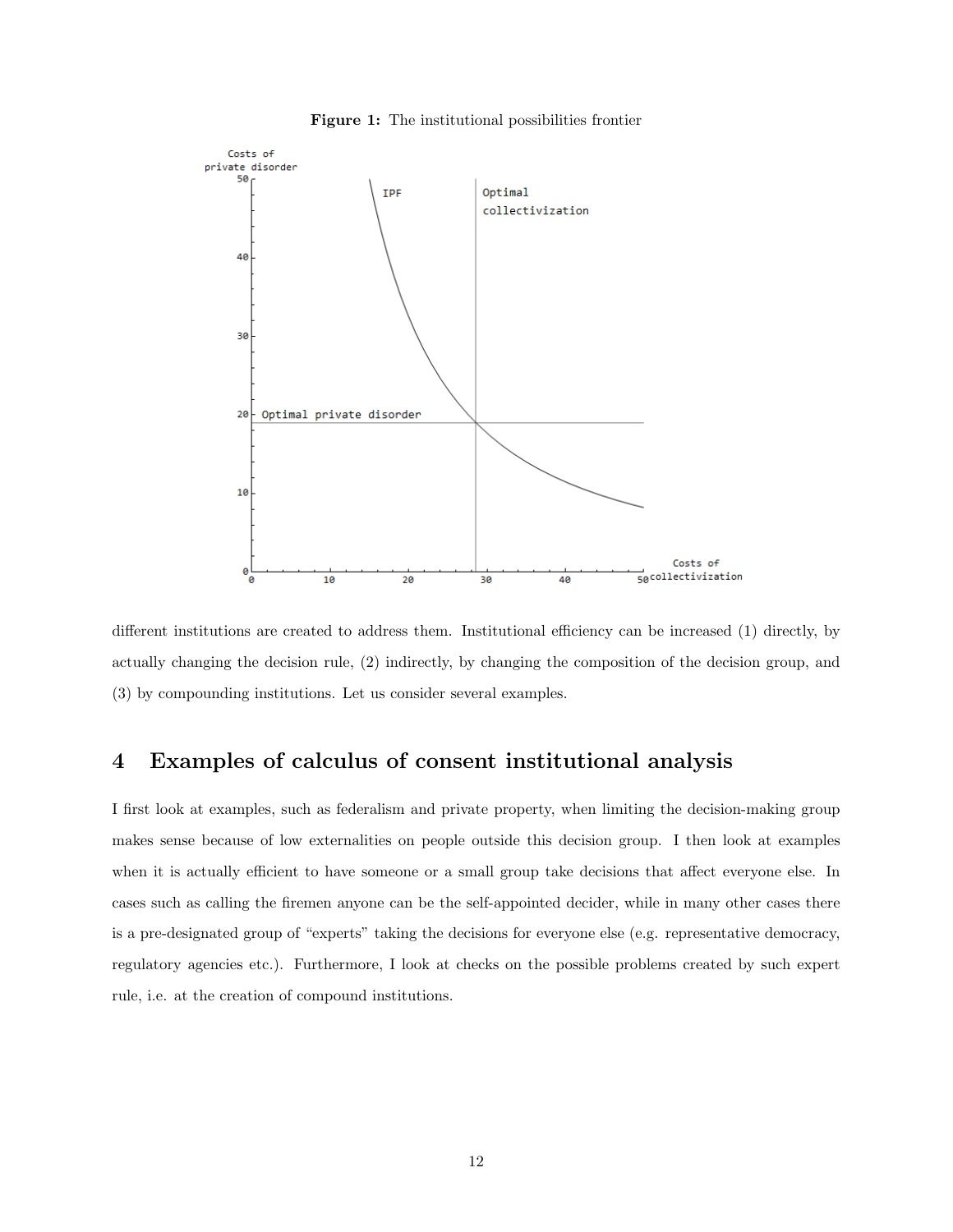#### Figure 2: Federalism

jority rule (very large external costs)





## 4.1 Federalism

Consider first the emergence of federal structures. What determines which issues are decided at the federal level and which are left at the local level? Tullock (1969) was the first to use a calculus of consent-like approach to model federalism based on the idea of optimal scales of governance. More recently, Inman and Rubinfeld (1997) explore different concepts of federalism based on the principle that one should "prefer the most decentralized structure of government capable of internalizing all economic externalities". Along similar lines, the calculus of consent gives us the following insight (Buchanan and Congleton, 1998, chapter 13): Considering that we are using the majority rule, rather than some arbitrary rule (i.e. the calculus of consent operates within the majority rule institutional constraint), if some issues were to be decided at the federal level, they would generate very high external costs (fig. 2a). As such, because the optimal rule is much higher than the majority rule, the political sector would not actually be able to muster a decision on that issue. Few politicians would venture to put forward any kind of proposal regarding such issues because, due to the high external costs, a decision at the federal level (in any direction) would alienate many of their voters. The institutional arrangement that gets around this problem is to let the issue be decided (in a variety of different ways) at the local levels. In other words, who belongs to the decision group is changed. When this happens, the external costs of the majority (at the local level) become lower (fig. 2b). This reflects V. Ostrom's point that "a republican remedy for the republican disease of majority tyranny is conceptualized by the compounding of the republic" (1987: p. 25). The example of federalism thus illustrates the indirect route by which the de facto rule gets closer to the optimal rule: letting the issue be decided at the local level means that many people are excluded from the decision group, but the key is to exclude only those who are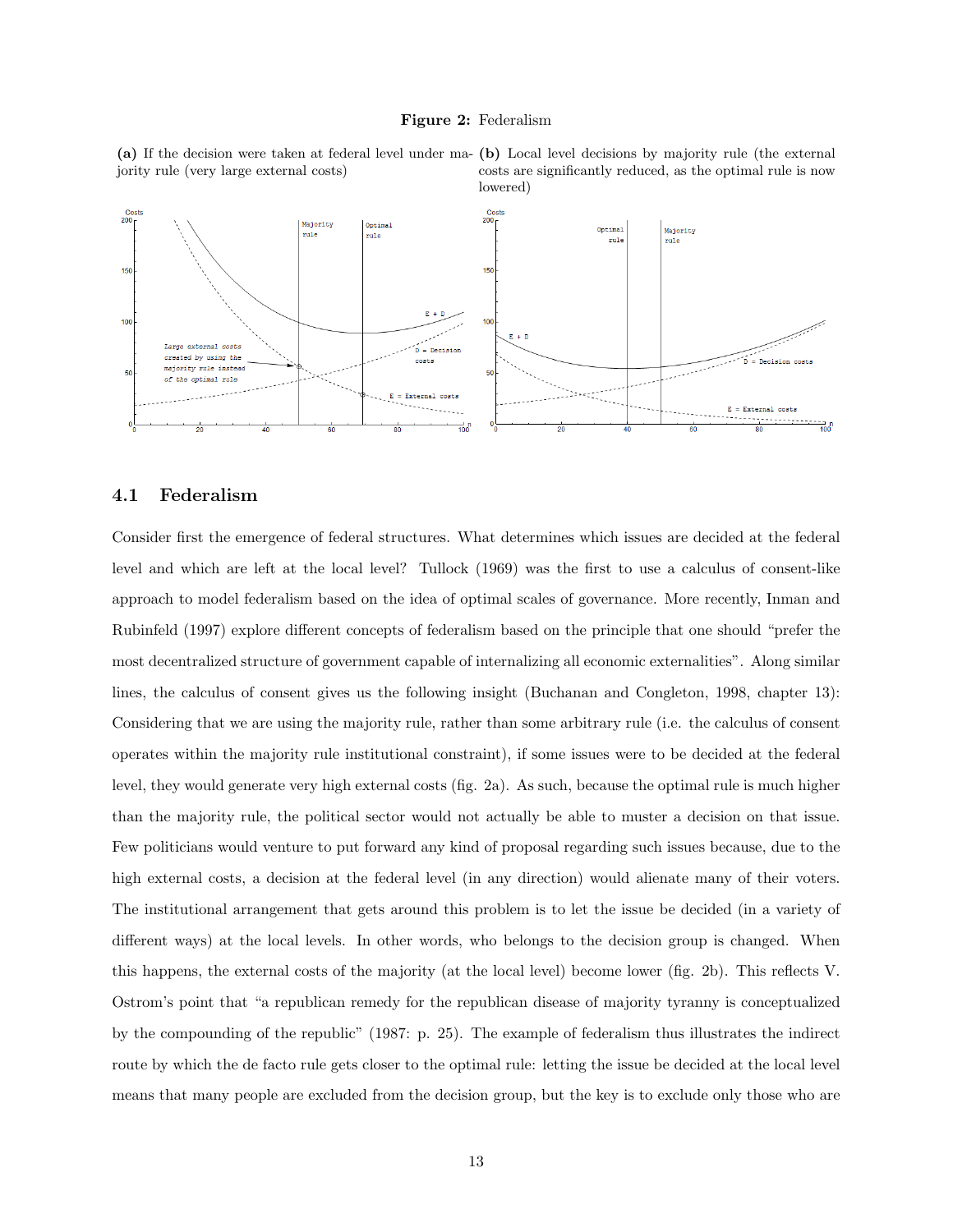not seriously affected by the decision.

As a more concrete example, consider the case of public libraries versus the inter-state highway system in the US. Why are libraries managed and financed at the local level? One way to understand this is to note the relatively large external cost of imposing the same set of books to every library across the country, or, alternatively, the large decision costs faced by a hypothetical benevolent central planner who tried to decide which books to send to each part of the country (i.e. a central planner that tried to replicate the optimal decision rule, resisting the temptation created by the fact that the decision could be taken much easier). By contrast, why is the inter-state highway system managed at federal level? This is because the network of local roads would not provide easy access for long-distance travel. The roads built for local needs are not the same as those required for long-distance travel. Hence, if the highway system was managed locally, each state would create large external costs to long distance travelers. The inter-state highway system addresses the demands of the entire country, without creating very large external costs on local communities.

It is important to point out that actually reaching the purely efficient institutions is not realistic, and we can only hope for a tendency towards increased institutional efficiency. Even by "compounding the republic", the decision might still not be fully optimal. For example, in fig. 2b the optimal rule at the local level is actually lower than the majority rule, so they now have the opposite problem than before: majority rule imposes decision costs that are a bit too high, and they might fail to reach agreement sometimes. Although there may be some tendency for the institutional system to get organized such that decision-making on various issues gets roughly allocated at the optimal levels, there always will exist room for improvement because the actual mechanisms for creating those improvements, such as institutional competition (Vanberg and Kerber, 1994; Caplan, 2001), public entrepreneurship (Wagner, 1966; Oakerson and Parks, 1988; Boettke and Coyne, 2009a), cultural contagion (Ostrom, 2008) or random shocks gradually filtering out unresilient systems (Wilson et al., 2013; Aligica and Tarko, 2013b), are far from perfect. This is why the Siglerian (1992) view is somewhat naive (institutional competition is not perfectly competitive).

## 4.2 Public and private goods

Why are some issues left to markets while others are dealt with by political means? We can answer this question by understanding private property as the limit case of federalism — the case in which the local level consists of just one person or very few people. So, private property is a bundle of issues for which anything less than unanimous consent would create significant external costs. For example, if we would decide by majority rule what everyone should eat or how to dress, the level of discontent would be quite high. In terms of the calculus of consent logic, imagine that the optimal rule in fig. 2a is very close to 100%. The federalism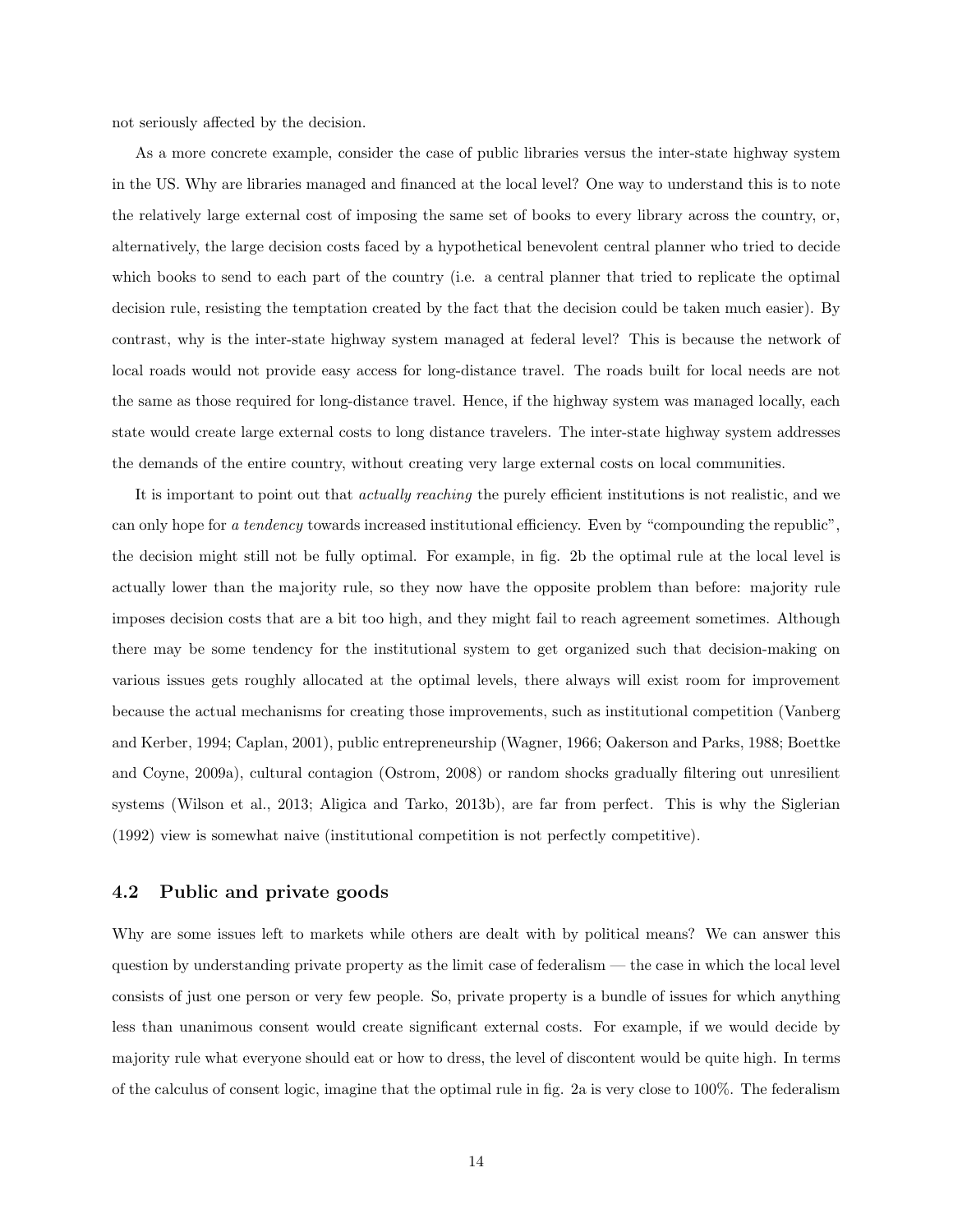solution discussed above is to restrict the composition of the decision group. In this case, the restriction goes down to all they way to the level of the individual or just a few individuals (clubs).

We can also think about what happens collectively once private property is in place. In other words, given private property, what is the incentive to move towards a more collective rule? A pure private good generates minimal external costs to other people. As such, the calculus of consent optimal rule tends to one person, i.e.  $n^* \to 0\%$ , and hence there is no incentive to try to replace private property with a more collectivist form of decision making. This simply means that I by myself am a big enough majority to take this decision optimally (in the social sense). To put it differently, the external costs of my decision are low enough that other people have no interest in coercing me in one direction or another. The subjectivity of these external costs is one of the critical issues addressed by the Bloomington School (Aligica and Tarko, 2013a) and it is a major subject in itself (Burnheim, 2006; Bozeman, 2002, 2007). At the other side of the spectrum, public goods involve high external costs (as judged by the people themselves). Collective decisions regarding an issue with much higher external costs, but in the same procedural environment as before (identical decision costs curve), will have a much higher equilibrium decision rule, e.g. in fig. 3b it is around 50%.

#### 4.3 Emergency situations

While the example of federalism illustrates the case when the optimal rule is *higher* than the majority rule constraint, there are also cases when the optimal rule is lower than the majority rule constraint. The majority rule is now overbearing and the decision cannot be taken (in due time) by majority rule. However, it might be important to take a decision on the issue, and, if the increase in external costs caused by a lowerthan-majority-rule decision is small, especially considering the costs of not acting, there is little benefit in sticking to the majority rule. Dougherty et al. (2014) show that "majority rule is typically more likely to select a Pareto optimal outcome than unanimity rule for a infinite series of votes" (emphasis added) because "although unanimity rule is better at retaining policies in the Pareto set . . . , majority rule requires a lower threshold than unanimity rule to move policy into the Pareto set". By the same logic, an even lower decision rule discovers Pareto policies even faster — but also faces higher risks of moving out of the Pareto set.

A simple example along those lines is the fact that anyone can call the firemen. In other words, the optimal rule for such decisions, which are still collective decisions, is close to one single person. Using Guttman's (1998) perspective, we can also think of the costs of taking the wrong decision (e.g. calling the firemen when there's no fire) versus the costs of not taking the correct decision (e.g. failing to call the firemen when there is a fire). The costlier the false negative is relative to the false positive, the lower the optimal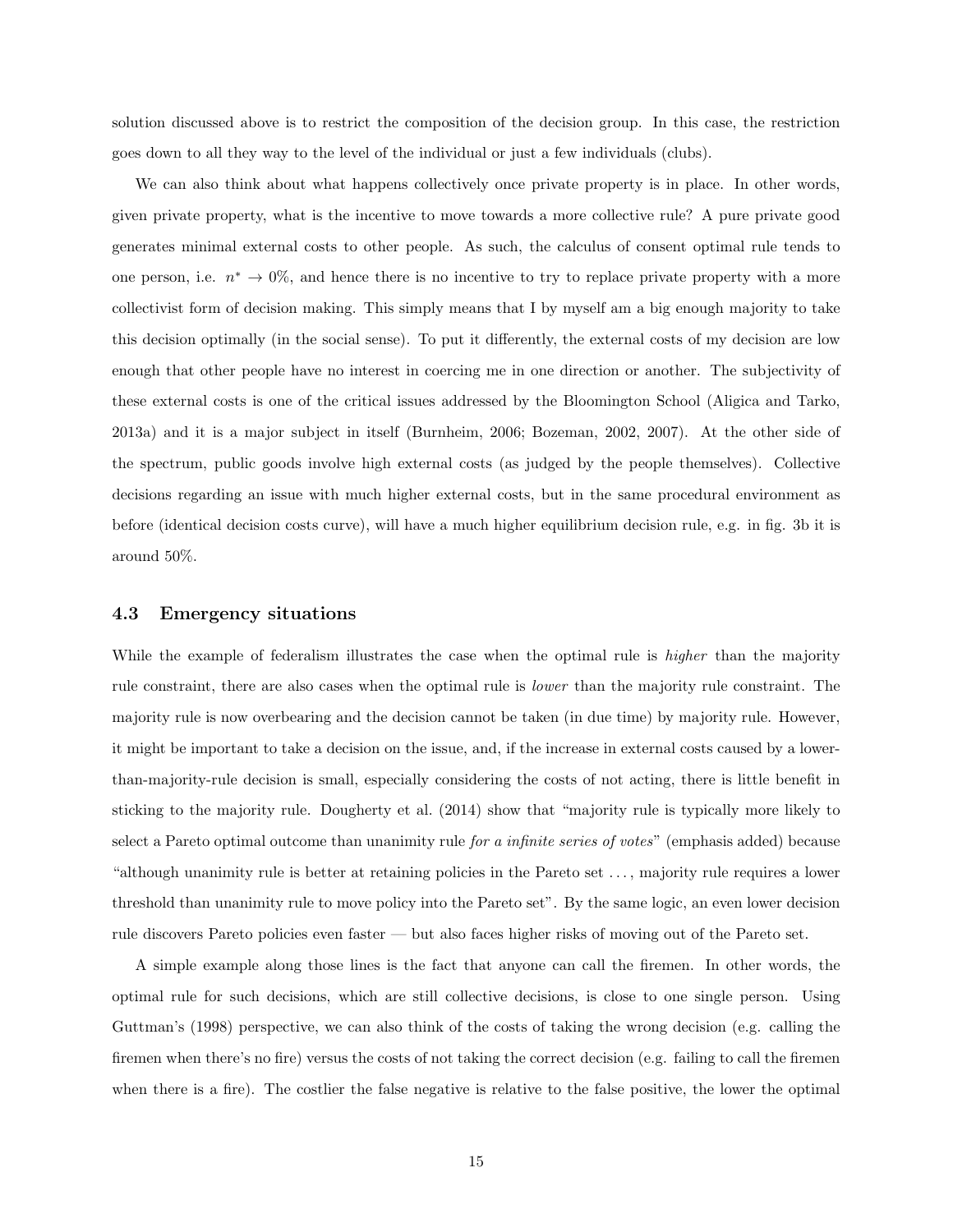



decision rule is.

## 4.4 Expert rule

In emergency situations, such as the one noted above, anyone can be the decider, but other cases, in which the optimal rule is lower than the majority rule, involve selecting a group of "experts" to take the decision for the group as a whole. Representative democracy itself is an example of such expert rule, in which direct democracy is replaced by indirect rule via representatives. In such cases, the question is how to select the exact composition of the small group that will take the decision for everyone (i.e. how experts or representatives are selected). Djankov et al. (2003) explore this issue by means of their IPF construct.

To better understand this issue, imagine a society of identical people, including having the same opinions regarding all collective decisions. In such a hypothetical case, any decision made by a single randomly selected person for the group as a whole would be optimal. Higher decision rules are necessary only because external costs are heterogeneous across different members of the group. As such, we can think of selecting experts as a method of reducing the decision costs created by heterogeneity. On the other hand, concerns with the self-interested or corrupt behavior of these experts, and concerns with the statistical representativeness of the expert group relative to the population as a whole, reflect concerns about the external costs of such a rule-by-expert system. Typical public choice considerations about rent-seeking and regulatory capture are included here in these external costs. They are details about what exactly is creating these external costs.

The calculus of consent logic of decision and external costs thus suggests that experts should be selected such that they have enough heterogeneity that the external costs of their decision are low (i.e. the heterogeneity of the expert group mimics the heterogeneity of the larger society), but is small enough that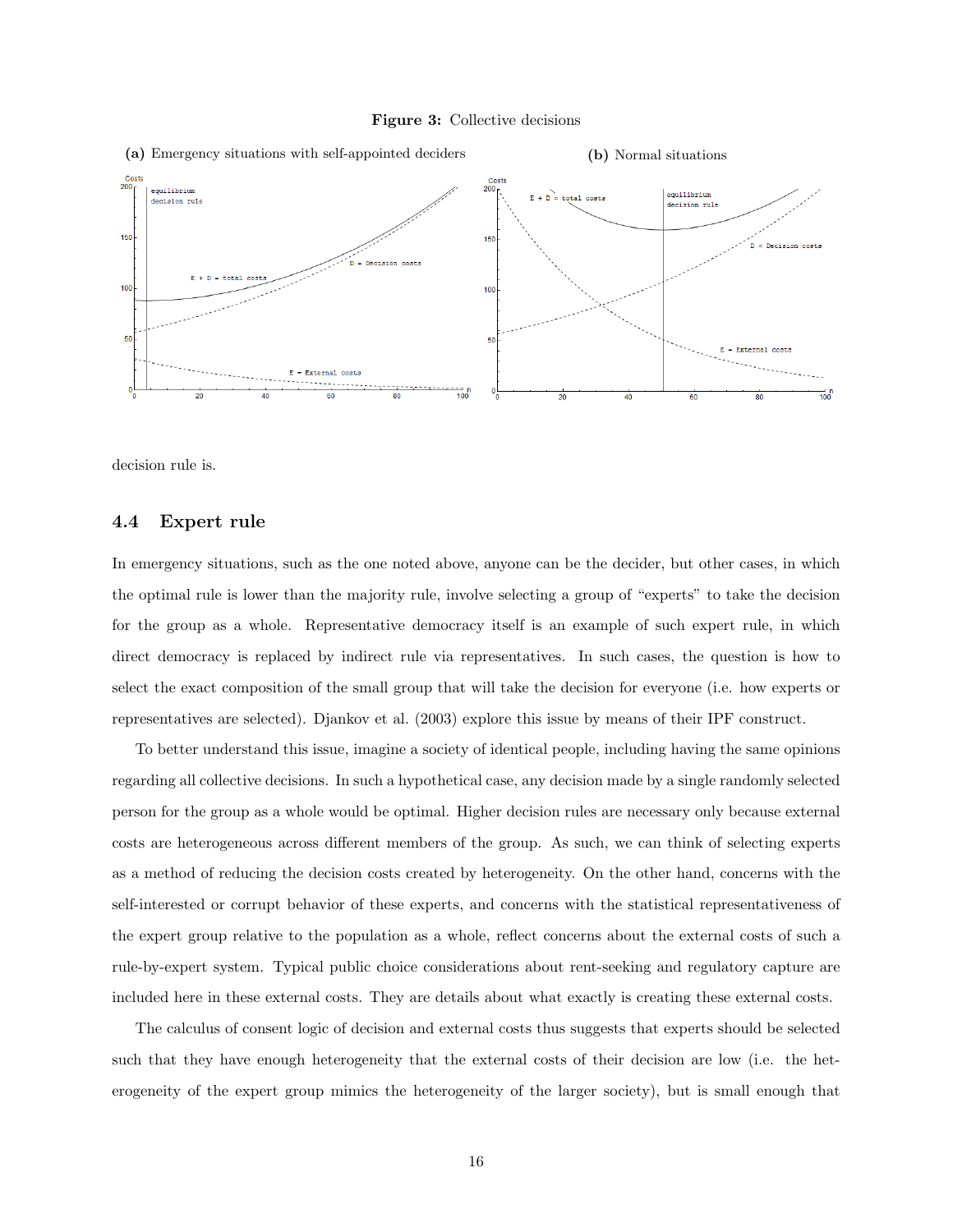their decision costs are not too high. For example, this reasoning allows us to think systematically about the optimal size of parliaments (how many people per representative should there be). The reason why we have rule-by-experts, such as representative democracy, instead of direct democracy is that decision costs of direct democracy are often prohibitive. This also explains why direct democracy is more likely in smaller countries, and also why technological developments regarding mass-communication make direct democracy more feasible. The importance of heterogeneity is further explored in section 5.

Modern democratic states also incorporate and rely upon a variety of non-democratic institutions that are even more remote from voters than the representatives: independent regulatory agencies (IRAs). One can understand the calculus of consent rationale for such institutions in the following way. The high levels of expertise involved in various issues (such as monetary policy or various regulatory issues) create a high decision cost for a large group to zero-in on a single decision. Even assuming perfect Bayesian rationality, the more complicated the issue, the more time it takes for Bayesian updating to zero-in on a single point of view. Furthermore, all collective decision-making suffers from rational ignorance, because the more people are involved, the less incentive each of them has to get properly informed about the matter. This rational ignorance thus increases the decision costs even more. These are situations in which IRAs tend to be created or emergency powers are granted to various actors (fig. 4b).

Once again, although this argument shows that a certain level of expert-rule is efficient, it does not follow that the actual level of expert-rule is efficient. Matters of power, rent-seeking, voters' rational ignorance and irrationality create departures from the ideal (Buchanan et al., 1980; Acemoglu, 2003; Acemoglu and Robinson, 2006; Caplan, 2001; Acemoglu and Robinson, 2012; Caplan, 2007).

### 4.5 Compound institutions

An important point about representative democracies is that they are limited. As Caplan (2007: p. 190) pointed out: "Just because dictatorship is disastrous, it hardly follows that democracy must have free rein. Like markets, democracy can be limited, regulated, or overruled. Contramajoritarian procedures like judicial review can operate alongside democratic ones. Supermajority rules allow minorities to thwart the will of the majority." The question is, what determines the details of those limits? A previous example provided an explanation for why certain issues tend to be allocated by markets while others by political means. But what about *non-market* limitations of majoritarian democracy such as judicial review or decisions taken by IRAs? We've seen above why IRAs might be created, but IRAs are not actually entirely independent they are subjected to political review, and to vagaries of politically-motivated appointments. Once again, the explanation hinges on the majority rule constraint. Such hybrid institutions like IRAs are created to get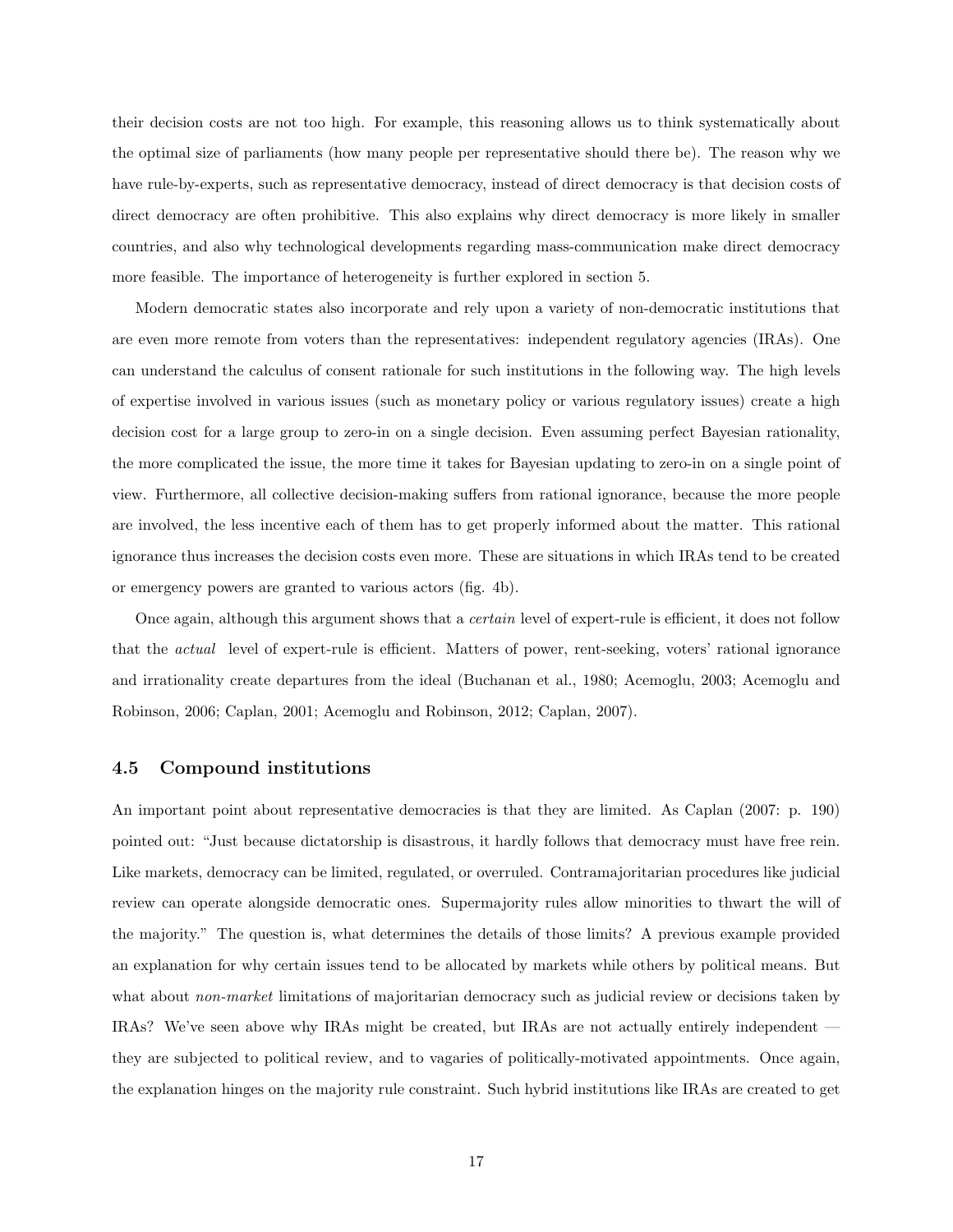around the fact that the majority rule is far from optimal with respect to certain issues; but, then, political control is implemented because technocratic decision-making with very low decision rules are not optimal either.

#### Figure 4: Compound institutions

(a) The case for judicial review (flat high decision costs (b) The incentive to create and politically control IRAs: make it possible to pass a decision by majority rule with If the decision were taken by majority rule, decision costs high externalities) would be much larger; but purely independent IRAs depart from public interest



The case illustrated in fig. 4a covers situations of judicial review. Here we have an example of increasing institutional efficiency by compounding institutions. Judicial review occurs when it is relatively easy to take a decision under majority rule, but the external costs might be large. This situation is illustrated by an almost flat decision costs function at a relatively high level. Because the decision costs are high even for low levels of  $n$ , the private property solution discussed above is not feasible, i.e. even if we restrict the composition of the decision group, the deciding group would still face very high decision costs. Consequently, the decision tends to be taken by collective procedures, if only because such procedures are already in place and adapted to cope with high decision costs.

Consider a few examples normally subjected to judicial review, such as a decision to grant a subsidy or to revoke a residence permit. Take first the decision costs. The private actions involved in trying to replicate a subsidy grant would be quite elaborate. They involve a charity-like enterprise for fund raising, in-kind contributions or time contributions, and a public campaign for creating social pressure against those who would not voluntarily contribute. Recycling or religion might provide such examples. Thus, the decision costs are high even if, strictly speaking, the size of the coalition deciding the issue is relatively small. Similarly, trying to replicate the revocation of a residence permit by purely private means is possible, but quite costly. It involves organizing a boycott campaign and/or a pressure campaign trying to determine the undesired party to sell and move. Consider now the external costs. The decision by majority rule may affect many or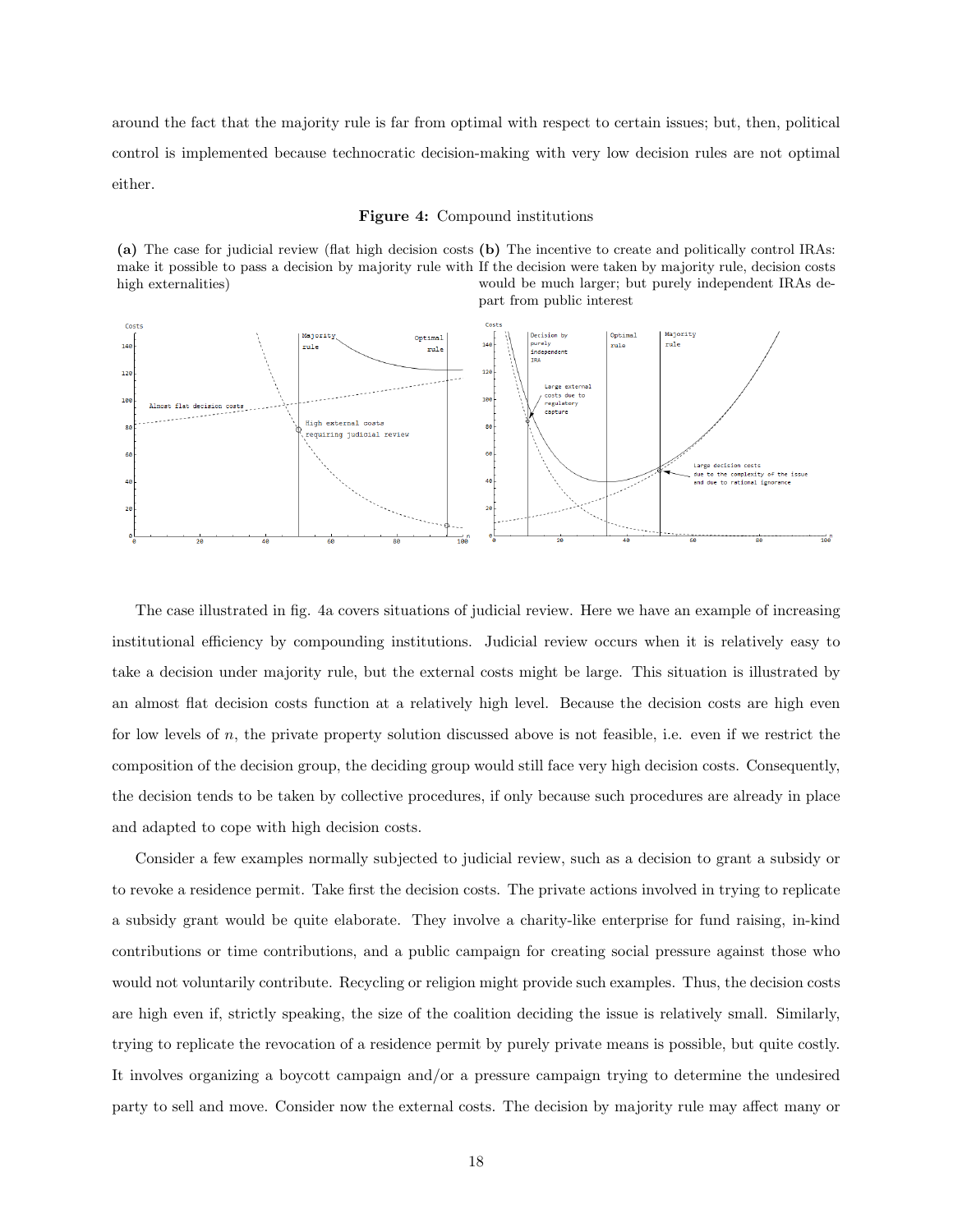almost all people in the group. For example, many people may be taxed in order to provide for the subsidy, or many customers may be affected by the decision to revoke a firm's residence permit. Judicial review can be seen as acting as a check on the majority rule and a safeguard, accounting for the fact that, although the actual optimal rule is much higher than 50%, it is difficult to prevent the decision to be taken by majority rule. Basically, the decentralized solution is unfeasible because of the high flat decision costs function.

A similar type of argument supports the idea that IRAs should be subjected to a certain level of political control (fig. 4b). In this regard the discussion about them tends to be unnecessarily polarized. For example, a common question is, should monetary policy be done by an independent central bank or politically controlled by democratic representatives? Such a question is mistaken. The optimum is somewhere in between the majority rule and the low decision rule of a purely independent IRA. The correct calculus of consent question is how much independence should the IRA under consideration, e.g. the central bank, have? The situation in such cases is similar to the one discussed above regarding judicial review, but the roles of the decider and the monitor are reversed. In case of judicial review the decision is taken by democratic representatives, and the experts provide the evaluation and the veto. In case of IRAs, experts take the decisions while the democratic representatives do the evaluation and vetoing.

Consider the example of a central bank. The tasks of a central bank can be performed by private means (White, 1999). Before central banks, private banks organized into clearing houses, which were private associations designed to provide mutual monitoring and lender of last resort functions. To answer the question of whether the institutional change from the system of private clearing houses to the central banking system was a good idea, one needs to look at the external costs of the private clearing houses and the decision costs faced by politically controlled (quasi-independent) central banks. For example, Romer (1999) and Selgin et al. (2012) look at frequency of recessions, at the size of the losses during recessions, and inflation before and after the Federal Reserve was created. Levy and Peart (2010) look at the potential for regulatory capture faced by financial regulatory mechanisms. Such studies evaluate some of the key external costs of alternative banking arrangements. On the other hand, others look at the knowledge and incentives problems faced by actors under different banking arrangements (Salter, 2013). Such studies work towards evaluating the decision costs. We don't yet have good answers to the questions "How independent should a central bank be?" and, more radically, "Should we actually have central banks?" because the complete calculus of consent analysis for such a complex problem has not yet been properly performed, each study looking at only some piece of the overall puzzle.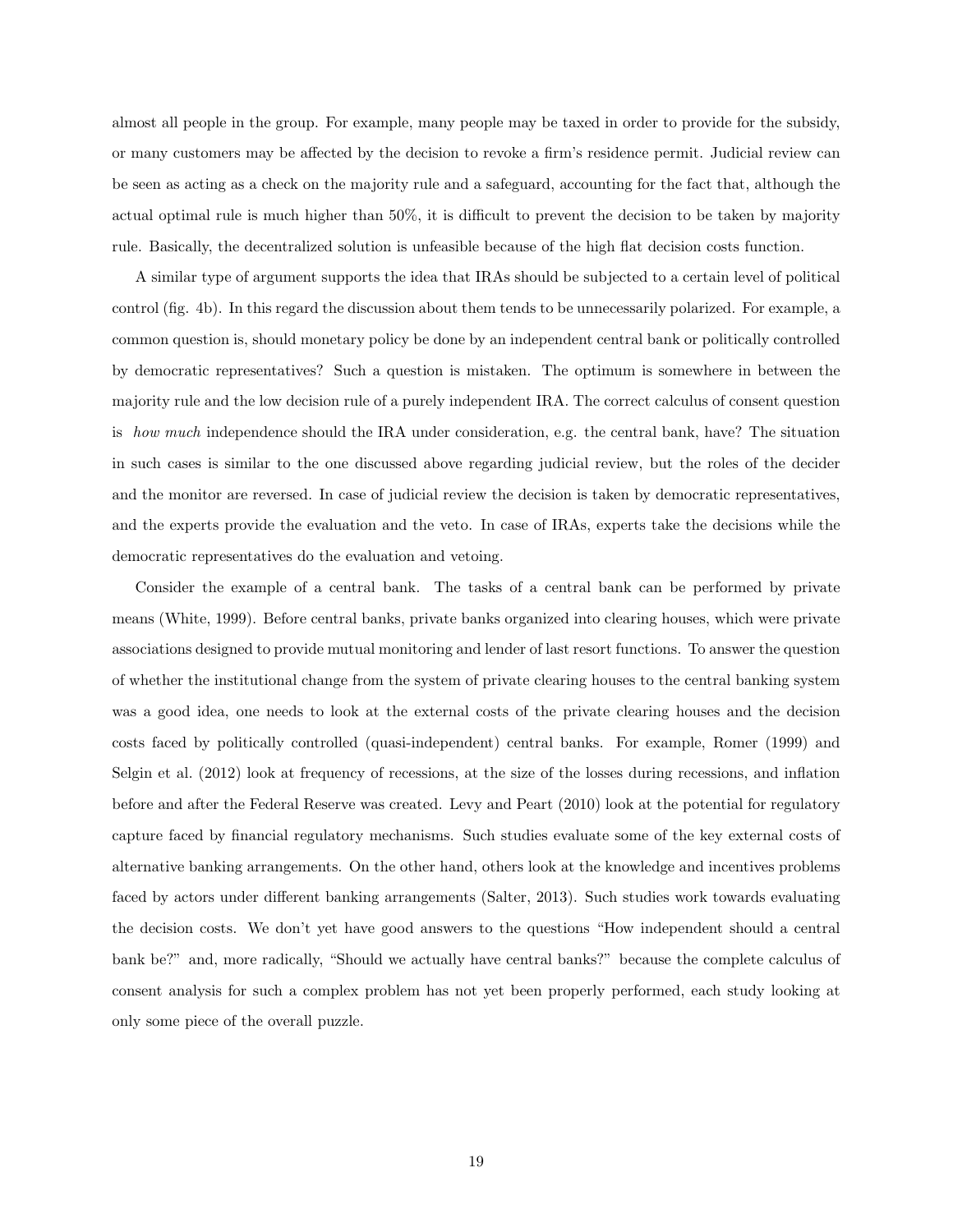## 4.6 Why the majority rule?

Some of the examples above provide an explanation for various institutions that get around the majority rule constraint. But isn't this begging the question? Why does the majority rule constraint exist at all? Buchanan & Congleton (1998: p. 18) point out that although "there is nothing either theoretically unique or morally sacrosanct about the majority decision rule, as such", nonetheless, in the exchange paradigm, the "majority rule may emerge as an important, perhaps the dominant, means through which political choices . . . are made". The majority rule is a default equilibrium rule towards which a group of agents with heterogeneous and conflicting interests, and who are uncertain about which future policies might be attempted, gravitates. But, once this default rule is in place, and achieves its cultural mystique, the group must deal with special cases in which departures from the default are necessary — while at the same time preserving the special significance and importance of the 50% default. This idea is further elaborated by Guttman (1998) who points out that, when we combine the concern with efficiency with the concern for stability, the majority rule becomes optimal under a wide range of contexts. Thus, institutional diversity and complexity is explained by the fact that institutional solutions that often work fail under certain specific circumstances, and additional institutional devices are created for these specific circumstances, while, nonetheless, preserving the general broad institutions (such as the majority rule) that have wide-spread usefulness.

# 5 Polycentricity and decentralization

Polycentricity provides a subtle, yet simple, way of analyzing the institutional diversity described above. This section moves from the mere post-hoc calculus of consent rationalization of existing institutional arrangements to a more dynamic perspective, highlighting the incentives for institutional change. This works because all institutions have a certain degree of polycentricity, and, as I am about to show, polycentricity proves to be the key parameter allowing us to map the incentives for institutional change.

Polycentric organization is a system of multiple decision centers with overlapping jurisdictions, operating under an over-arching system of norms or rules (Ostrom, 1999, 2005; Wagner, 2005; Sproule-Jones et al., 2008; Aligica and Boettke, 2009; Aligica and Tarko, 2012). The existence of multiple decision centers is designed to create the conditions for self-governance. Polycentricity also creates the conditions for institutional competition, experimentation, and learning by doing. The overlapping of jurisdictions creates the ability to better spread knowledge, provide mutual assistance in cases of emergency, and enhance institutional competition by providing multiple choices to individuals without having them to move. But polycentricity is not anarchy. The over-arching system of norms and rules provides minimal universal standards, such as prevent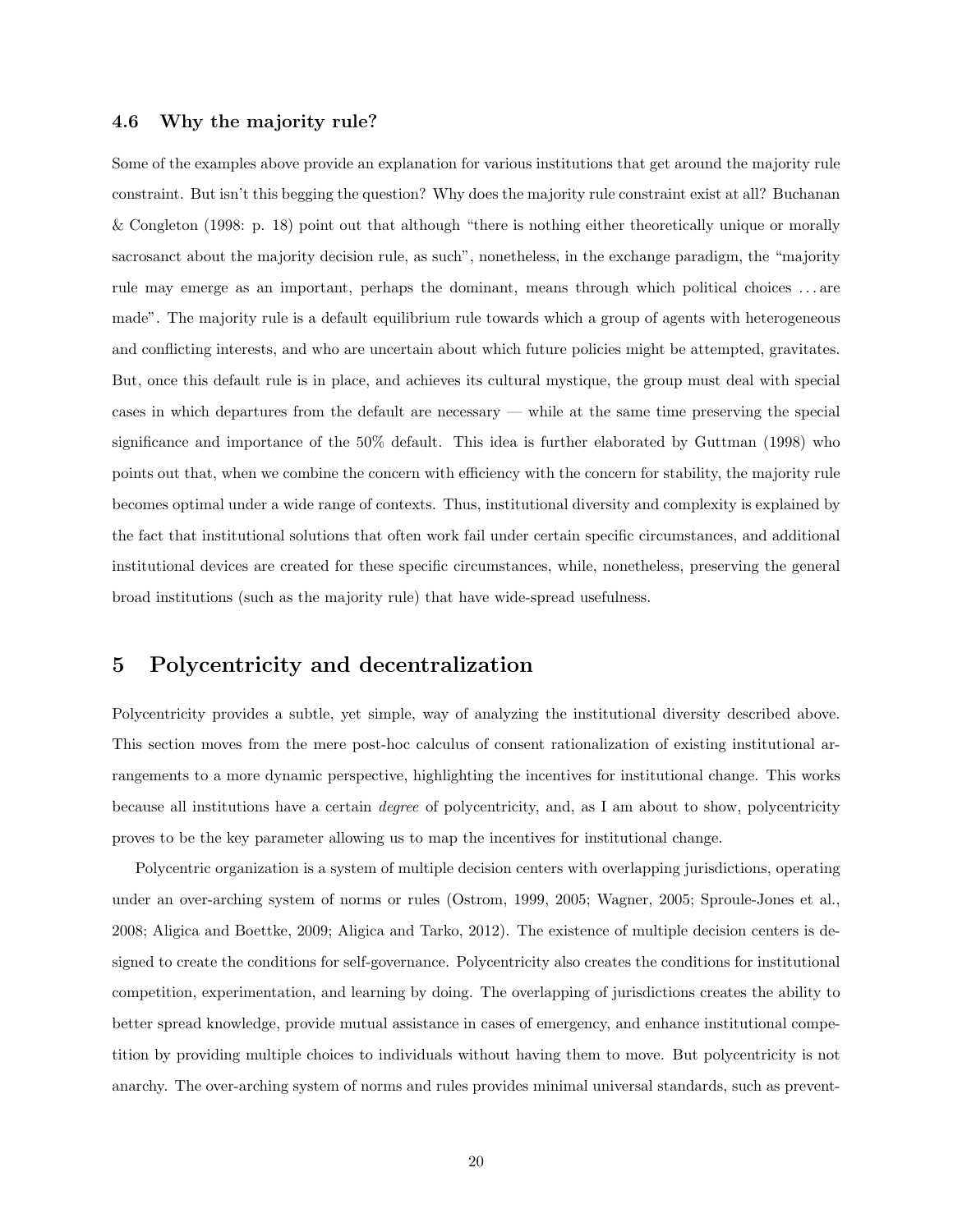ing "problems associated with local tyrannies and inappropriate discrimination" which "can be addressed by larger, general-purpose governmental units who are responsible for protecting the rights of all citizens and for the oversight of appropriate exercises of authority within smaller units of government" (E. Ostrom 2005: p. 183).

## 5.1 Natural and institutional polycentricity

Before going further, let us make an important distinction between two concepts of polycentricity, a distinction that will play a critical role in our later account. We can distinguish between natural polycentricity and institutional polycentricity. Polanyi (1951, 1962) and Fuller (1978) have mostly used the term in the natural sense, while the Bloomington School has mostly used the term in the institutional sense, using the idea of "optimal scale" to refer to natural polycentricity.

Natural polycentricity refers to the fact that certain issues are inherently polycentric, by their very nature. For example, Polanyi notes that the process of scientific discovery is inherently polycentric in the sense that one cannot discover truth unless one has competing perspectives working in conjunction, under a common set of norms about fraud, replicability, and information disclosure. Similarly, Fuller notes that certain problems brought before a court entail wide-spread consequences for society at large. Although there may be only two parties before the court, the decision can impact numerous *other* people and businesses. In such a case, the problem brough before the court is inherently polycentric. In Fuller's account, courts should not take decisions in polycentric matters because the court decision only takes into account the interests of the parties before the court and neglects broad externalities of the decision. Hence, the degree of polycentricity provides a criterion as to whether the issue is efficiently addressed by courts or by other institutions (markets and politics).<sup>2</sup>

Polanyi and Fuller use this concept of natural polycentricity to argue why certain forms of institutional polycentricity should be adopted. Thus, centralizing the scientific community is a bad idea because it would create a mismatch between the natural polycentricity of the scientific discovery process and its institutional organization. Similarly, in Fuller's account, issues that are naturally polycentric should not be addressed by courts, but by markets or democratic politics. In this way, either the diversity will be preserved (markets) or the wide-ranging conflicts, involving more than just the two parties before a court, would be addressed

<sup>&</sup>lt;sup>2</sup>Mirroring Buchanan's critique of democracy as science (Buchanan, 1967), Fuller acknowledges that conflict resolution requires institutions for bargaining and compromise, rather than for discovering some presumed impersonal truth, and he argues that court decisions are based on an assumption of truth-seeking. Consequently, if the issue involves inherent and widespread conflicts of interest, a court decision that tries to rely on some presumably universal and uniform set of reasons would be mostly delusional (about the absence of those inherent conflicts) and inefficient.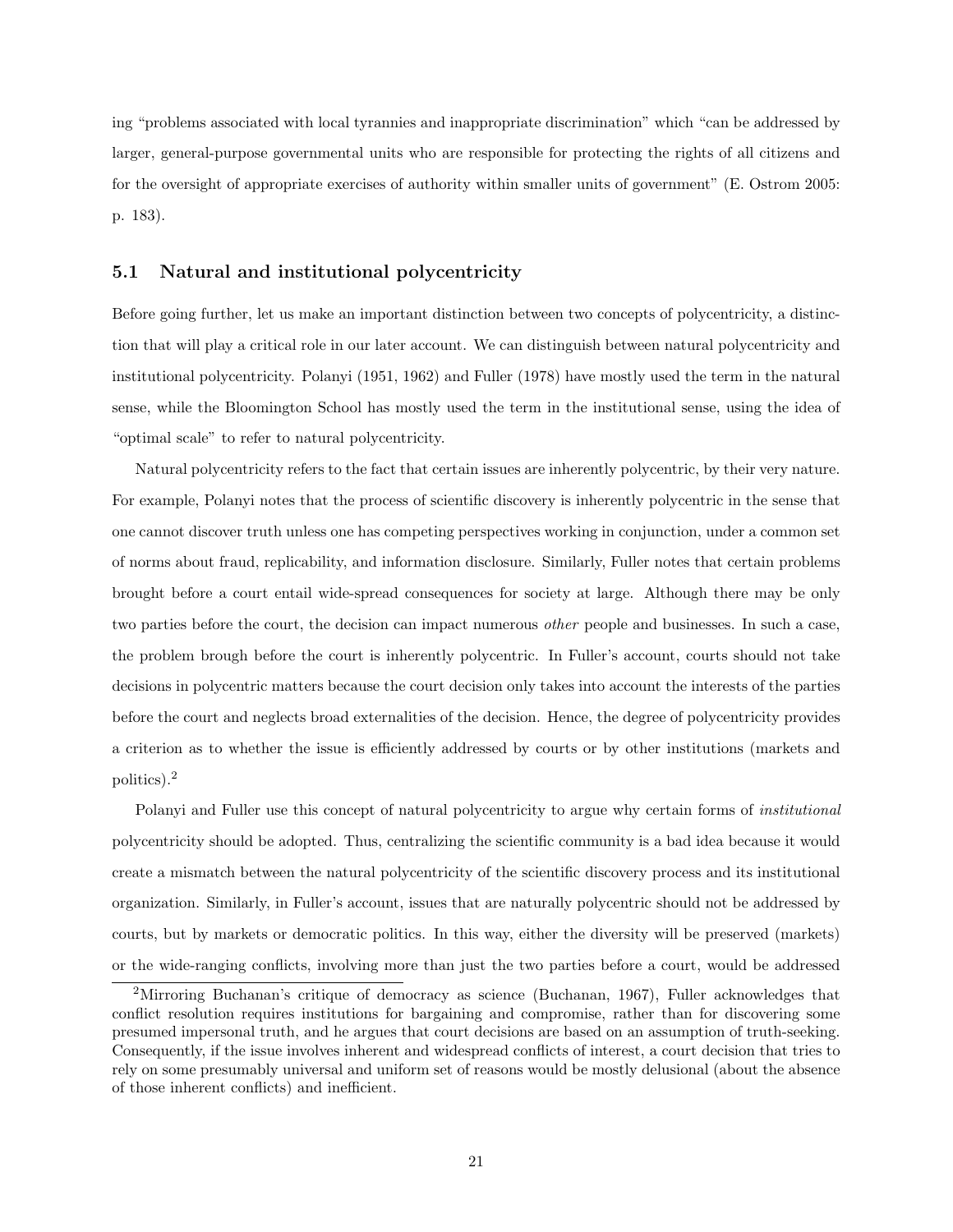(politics).

The Bloomington School account of polycentricity is mostly focused on developing a clearer understanding of institutional polycentricity (Aligica & Boettke 2009; Aligica & Tarko 2012). The possibility of the mismatch between natural and institutional polycentricity has been discussed, especially with respect to identifying the kinds of issues with which a monocentric organization can actually deal effectively. For example, E. Ostrom (2005: pp. 278-9) notes that the US Geological Survey has provided a useful service in terms of information gathering, and that, due to the inherent large uncertainty of this information gathering process, the optimal scale of such an endeavor is very large.

In E. Ostrom's approach, the issue of natural polycentricity is thus quantified in terms of the concept of optimal scale for the provision of a public good or for managing a common-pool resource (see also Tullock 1969). The optimal scale is an objective feature of the issue at hand. The institutional structure is more or less efficient depending on how well the de facto scale of institutions fits the natural optimal scales of the issues they are addressing. However, as the examples from Polanyi and Fuller show, we need to understand this idea of optimal scale, not only in a geographical manner, but as refering to a network of affected agents. Many people in the same geographical area as the affected individuals or firms may not be affected at all, and the network of affected agents may be spread out across a very large geographical area. While in many cases geography provides a good proxi for this network, it does not always do so.

This distinction between natural and institutional polycentricity is already present in the mathematical version of the calculus of consent introduced earlier. Natural polycentricity is described by  $N_E$ , while institutional polycentricity can be identified with political decentralization,  $N_D$ . In the present model, institutional change is concerned with changing the value of  $N_D$ . The issue of informal leadership is briefly discussed in section 6. Leadership may be important in development economics contexts as an imperfect substitute for political decentralization and as a social-political mechanism for negociating the establishment of political units. In other words, we may have both formal and informal mechanisms for determining the actual value of  $N_D$ .

 $N<sub>E</sub>$  is the speed with which external costs decline as the number of people involved in the decision increases, i.e. it is the marginal external costs of collective decision making. Because external costs are not institutionally contingent, they reflect natural, rather than institutional polycentricity. If external costs decrease very slow as we collectivize decision-making (i.e.  $N_E$  is large), it means that the issue is inherently (naturally) polycentric. By contrast,  $N_D$  is the speed with which decision costs increase as the number of people involved in the decision increases, i.e. it is the marginal decision costs of collective decision making. These decision costs depend on whatever institutional arrangements for social organization are in place.  $N_D$ thus reflects institutional polycentricity (i.e. political centralization and/or informal leadership).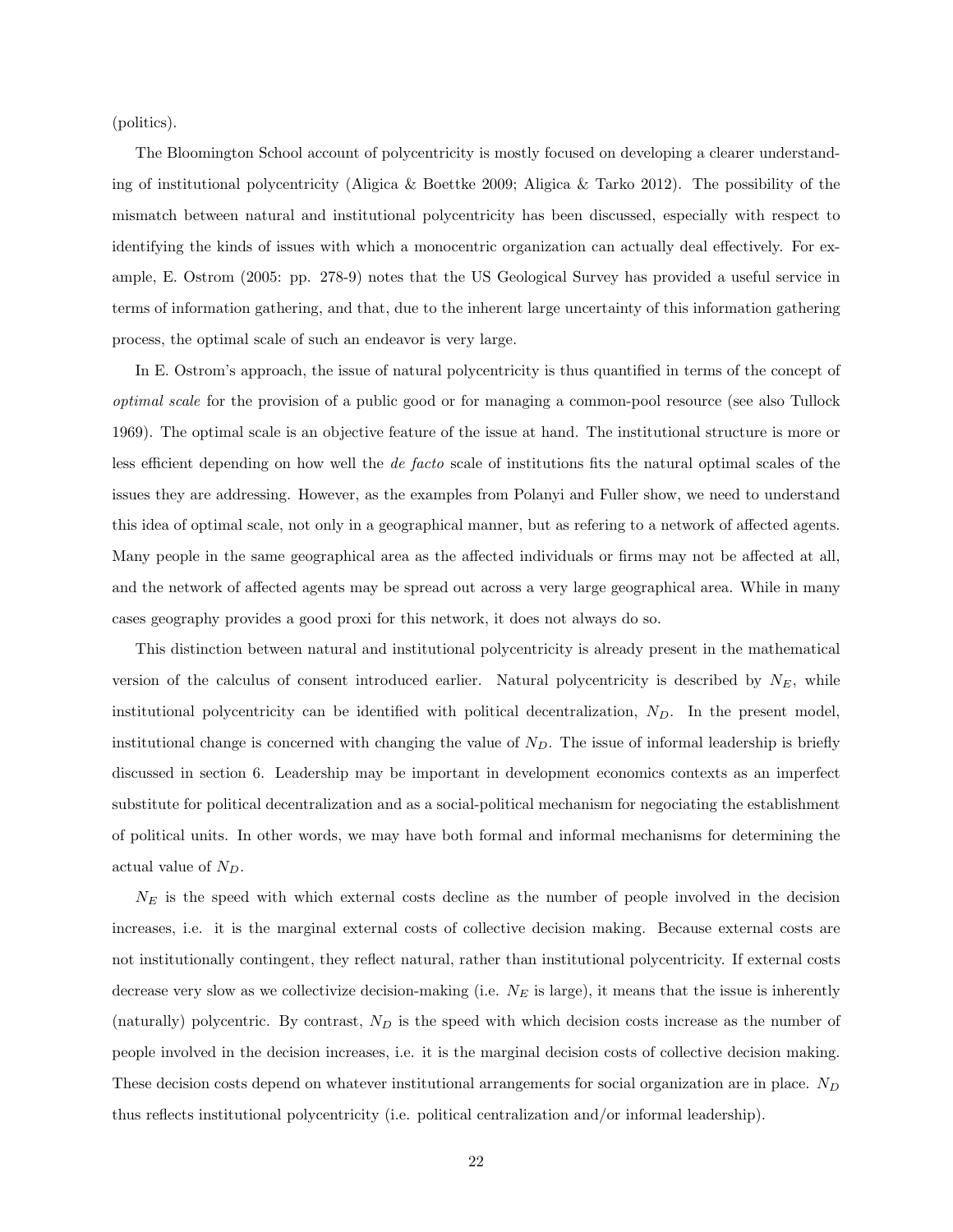Consider the example of a politically decentralized country, in which individual members of parliament (who have to reach agreement on various collective decisions) represent local interests and have a large degree of independence (including financial independence if a large share of taxation is kept local). In such a country, the difficulty, i.e. decision costs D, of reaching a collective decision increases fast as the size of the deciding coalition, n, increases.  $N_D$  is the size of the coalition at which  $D(N_D) = 2D_0$ . The smaller  $N_D$  is, the smaller the marginal costs of adding another member to the deciding coalition is. If the country is politically decentralized, this marginal cost is going to be large because individual members can take a wider range of decisions without the consent of the collective. Informal leadership can be seen as another factor affecting  $N_D$  because the presence of effective leaders can facilitate consensus building, even when the formal rules are not inherently conducive to consensus.

# 5.2 The calculus of consent polycentric-based explanation of institutional diversity

To Fuller (1978), polycentricity provides the key to answering the question of why certain issues are addressed by markets, others by politics, others by courts, and others by hybrid institutions. He has struggled with some of the unintuitive aspects of this problem, providing some remarkable pieces of insight, but we can now re-create his argument in a much simpler and straightforward manner.

Figure 5: The optimal rule as a function of polycentricity, given the level of political centralization:

n

$$
u^* = n_{N_D}^*(N_E)
$$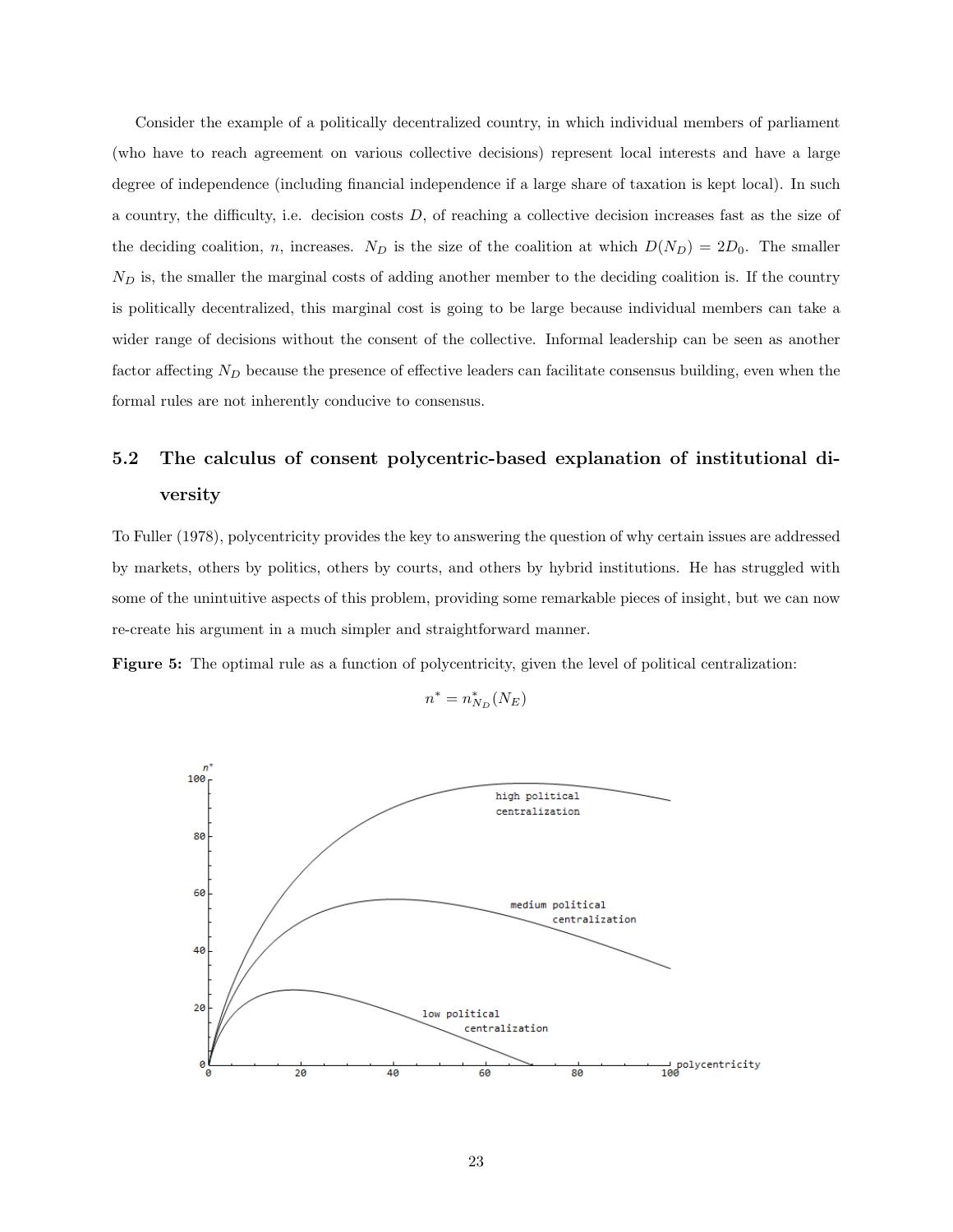Plotting the calculus of consent optimal rule as a function of natural polycentricity,  $n^* = n^*(N_E)$ , leads to a result that is, at least prima facie, unintuitive (fig. 5): as polycentricity increases, the optimal rule increases only up to a point, after which it starts declining. Plotting the result conditional on various levels of political decentralization,  $N_D$ , we see that, as one would expect, in highly centralized systems the optimal rule increases to high levels, while in highly decentralized systems the optimal rule remains relatively low (as people have cheap exit options). But why would the optimal rule as a function of polycentricy have a maximum?

This prediction makes perfect sense once we bear in mind that markets are themselves a typical example of a polycentric organization (Aligica & Tarko 2012): They consist of many independent decision centers operating under an over-arching system of rules (the definition and enforcement of property rights). Markets are thus an obvious institutional arrangement for addressing many issues that are inherently polycentric. Far from being unusual, the  $n^* = n^*(N_E)$  prediction actually provides the answer to Fuller's (1978) question about why certain issues are addressed by markets, others by democratic politics, and others by courts. As Fuller himself has argued, courts can only deal efficiently with issues that have low natural polycentricity. Beyond a certain increase of polycentricity, the issue should be addressed by either politics or markets. The calculus of consent  $n^* = n^*(N_E)$  prediction goes beyond Fuller (1978) by also answering the question regarding which high-polycentricy issues are addressed efficiently by markets and which by politics.

Markets, democracy, and courts. To illustrate, consider the simplest case of a majority rule democracy. Let us assume that issues that have optimal decision rules between 40 and 60 percent can be plausibly addressed by majoritarian politics — i.e. a decision, in one direction or another, can be passed. Depending on the natural polycentricity of the issue at hand, and the political centralization, its optimal rule may or may not enter the 40-60 percent band (fig. 6a). Sometimes the structure of the cost functions may be as such that for a particular set of issues there is no place for politics at all (fig. 6b).

Torts and criminal law. A longstanding question in law and economics has been why some issues are addressed by civil law while others by criminal law (Friedman 2000). Authors like Friedman (2000) have even questioned the need for criminal law altogether. The calculus of consent model can offer an explanation for the difference. The basic idea is that fig. 6a and 6b can be generated by a variety of combinations of the values of the other parameters, in particular for both low and high external costs,  $E_0$ . Acts covered by criminal law are generally seen as not merely acts against the directly injured party, but also as acts against society as a whole (or against the state governing society). This can be understood as meaning that the external costs are very large, going beyond the costs suffered by the party directly injured. For example, the social cost of murder involves general issues such people's expectation of safety. As such, if fig. 6a and 6b correspond to issues with high external costs, the courts described by the figure are criminal courts,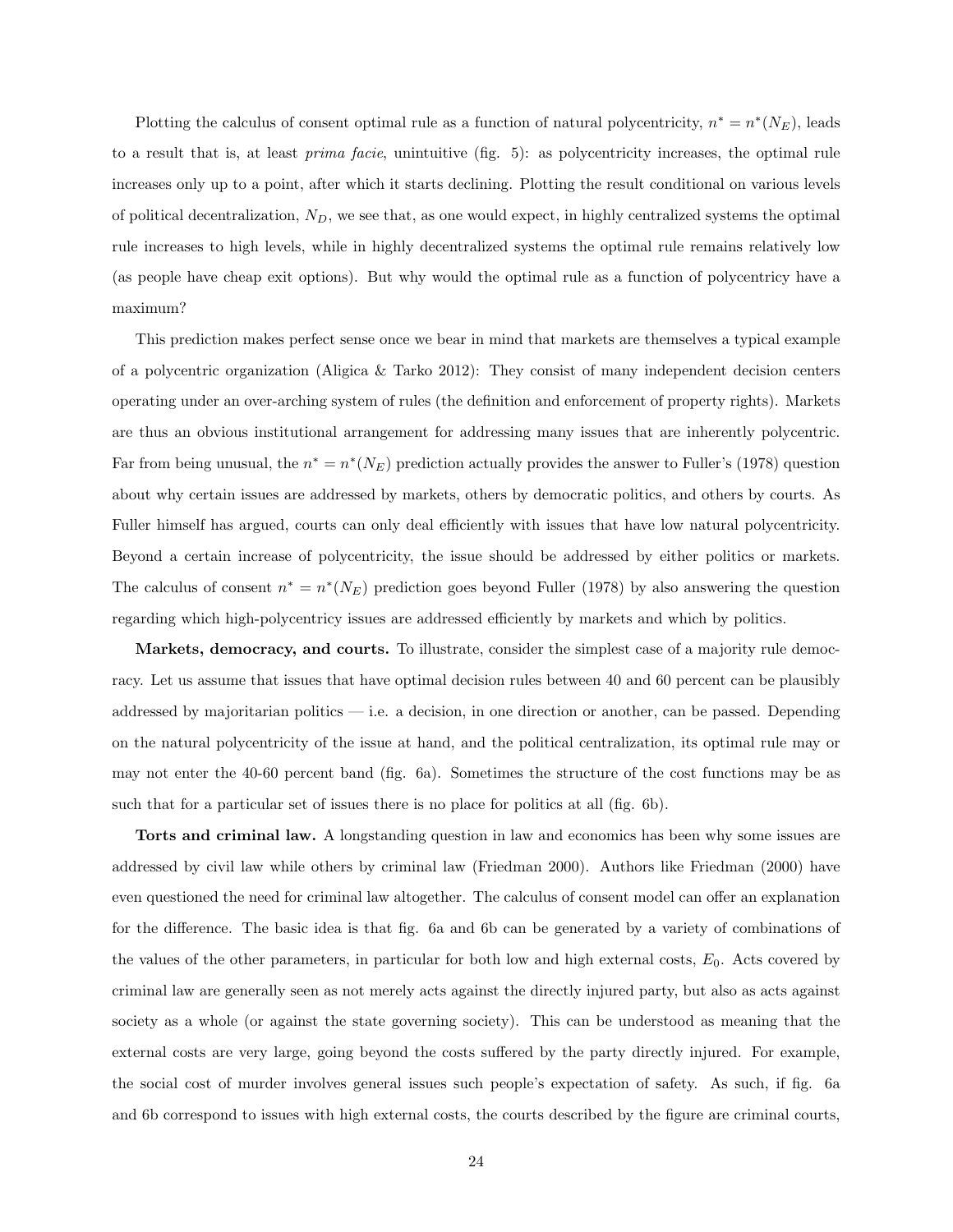



otherwise they are civil courts. When Friedman argues that criminal law could conceivably be replaced by tort law, he neglects the subjective external costs suffered by all those not directly injured by the crime.

Hybrid institutions. The present framework can also explain hybrid institutions. Rather than assuming a sharp transition from courts to politics to markets, as in fig. 6a and 6b, we can consider buffer zones covering these transitions. Hybrid institutions are created in those buffer zones (fig. 7a and 7b). Fig. 7a illustrates simple hybridity. Judicial review is in the buffer zone between courts and democratic politics, and IRAs are in the buffer zone between politics and markets.

**Figure 7:** The calculus of consent polycentric account of hybrid institutions,  $n^* = n^*(N_E)$ 





The situation may, however, be more complicated for issues with other kinds of cost curves. Institutional diversity inside the buffer zones is explained by the fact that the same relationship between the optimal rule and natural polycentricity can be obtained for a variety of values for the *other parameters*. For example, fig. 7b can be generated in a variety of ways, and, correspondingly, the buffer zone, B, reflects the need for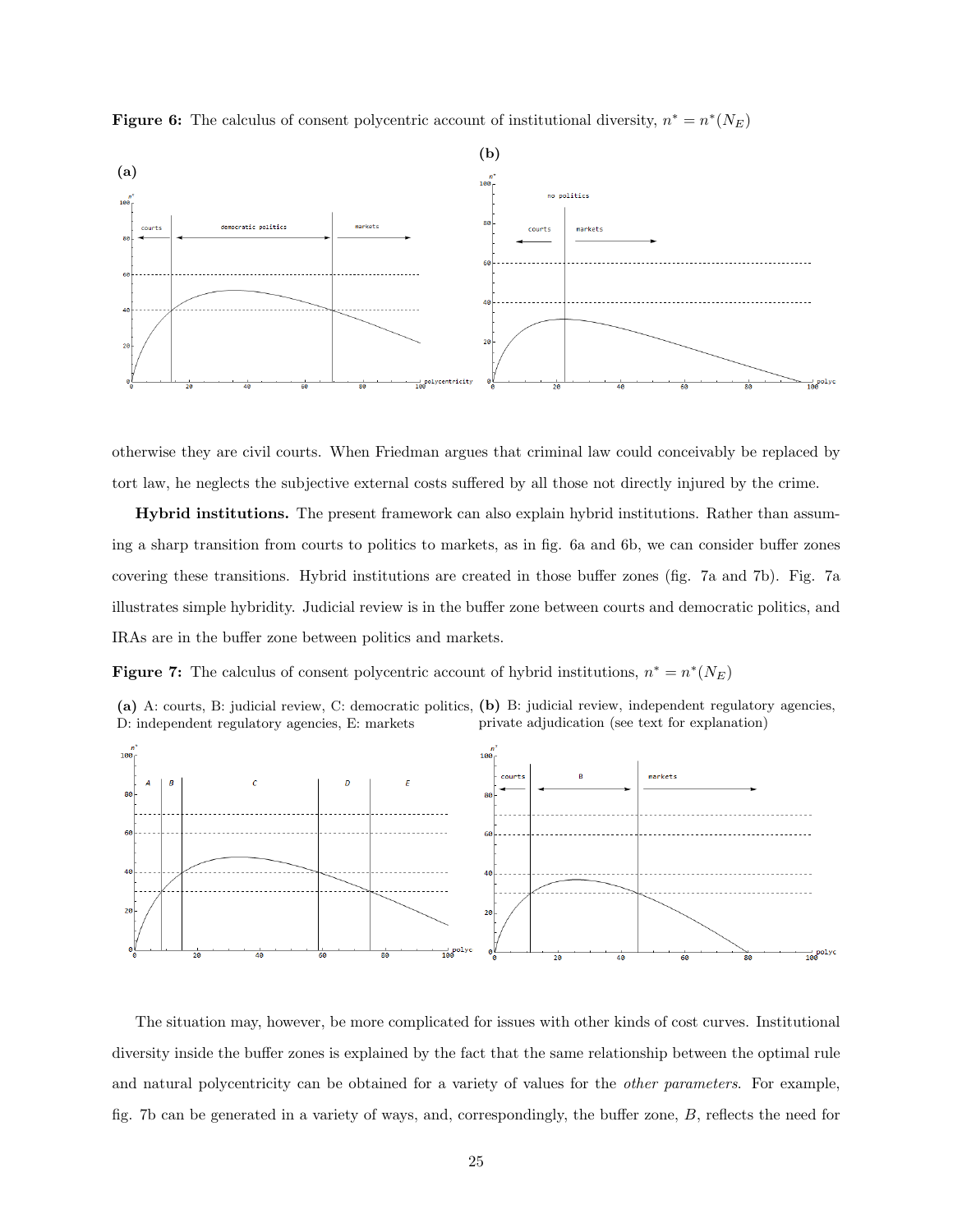different kinds of hybrid institutions: if the figure is generated with a high value for  $N_D$  and  $D_0$ , reflecting a flat but high decision curve, the buffer zone corresponds to judicial review (as discussed earlier in section 4); if it is generated with a relatively small  $N_D$ , but a high  $D_0$  and  $E_0$ , it corresponds to independent regulatory agencies; if it is generated with small  $D_0$ ,  $E_0$  and  $N_D$ , it corresponds to private adjudication.

Political decentralization and federal oversight. Fig. 8a illustrates the tension between different administrative levels. As discussed in section 4, the optimal rule for some issues might be so large that a decision by majority rule would create disproportionately large costs to the losers as compared to the benefits for the winners. As such, when natural polycentricy is high and the optimal rule gets too high above 50%, there is an incentive to decentralize (i.e. increase the value of  $N_D$  — see fig. 5). Fig. 8a can thus be seen to describe an unstable institutional arrangement.

**Figure 8:** The calculus of consent polycentric account of federalism,  $n^* = n^*(N_E)$ 



To get a more detailed picture of the political controversy always surrounding the issue of political centralization or decentralization, consider the buffer zone  $D$  in fig. 8b. As the region on the right in fig. 8a, zone  $E$  in fig. 8b describes the incentive to decentralize. By contrast, the buffer zone  $D$  illustrates federal oversight, in line with E. Ostrom's concern about the need to address "problems associated with local tyrannies and inappropriate discrimination" (2005: p. 183). When the level of natural polycentricity is relatively high, but the optimal decision rule is still not very far from 50%, we always witness this debate about whether the issue at hand is important enough that a single uniform approach should be imposed on everyone or, on the contrary, a diversity of approaches may be permitted. The buffer zone  $D$  in fig. 8b illustrates this unavoidable area of controversy.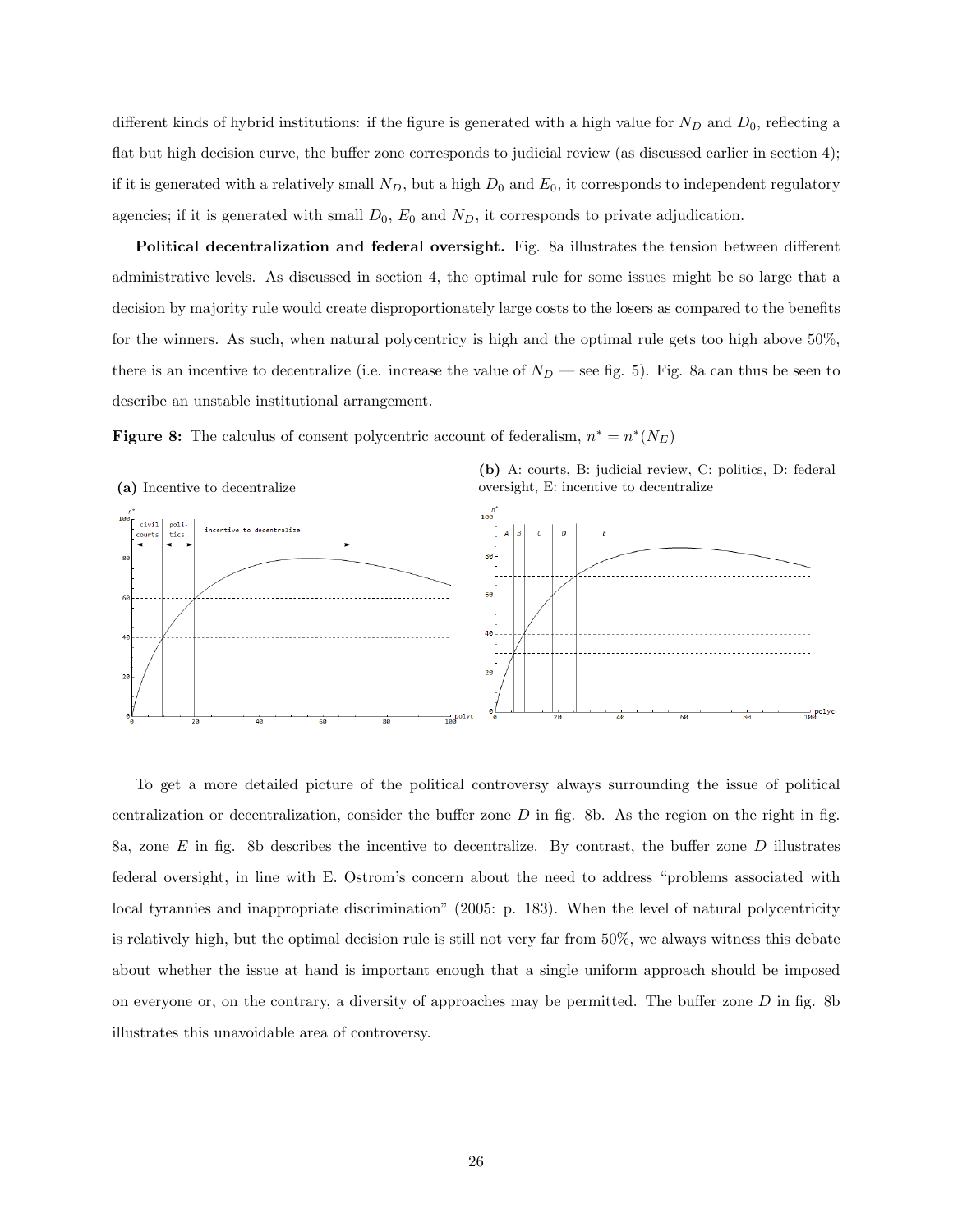# 6 Empirical applications: The socio-political meaning of calculus of consent parameters

The calculus of consent predictions are derived by using eq. 4, and they are illustrated by plotting the optimal decision rule  $n^*$  as a function of each parameter, holding the other parameters constant. It is this step which would not have been possible without the algebraic rendition of Buchanan & Tullock's graphs. Section 5 has looked more thoroughly at  $n^* = n^*(N_E)$ , but many other predictions follow from eq. 4, and they are too numerous to be explored in a single paper. Those predictions are broad patterns, rather than specific expectations about specific cases.

More specific empirical applications rely on interpreting the parameters  $(D_0, N_D, E_0, N_E)$  and better pinpointing methods for their operationalization and measurement. To conclude the paper, this section provides a quick tentative description, highlighting some of the possibilities. The purpose here is not to solve any of those thorny empirical issues, but only to highlight that the model developed here is not purely theoretical, but can be potentially connected to a variety of important empirical problems.

## 6.1 Identifying the de facto decision rule

When trying to measure the external costs,  $E$ , we face the standard utility aggregation problem. We have to face the fact that the harm caused by the collective decision to each individual subjected to that decision has to be considered as subjectively perceived by each of them (Aligica & Tarko 2013a). We may, nonetheless, approximately solve this problem in the typical Kaldor-Hicks manner by looking at the resources spent by each individual (or, more realistically, by pressure groups) in the attempt to influence the decision (Becker, 1983; Wittman, 1995, chapter 7). At least approximately, the bigger the share of one's income (including the monetary value of time) spent in such a manner, the more important the issue is to that person. This way of aggregation leads to the intuitive consequence that more overall resources are spent trying to influence important collective decisions as compared to unimportant collective decisions. Thus, the total amount of resources spent in the attempt to influence the decision provides a rough measure of the maximal external costs,  $E_0$ , while the *actual* external costs,  $E(\hat{n})$ , given the *de facto* decision rule,  $\hat{n}$ , are the share of those total resources spent by the losers. If we also manage to measure  $N_E$  by some method, we can use this approach to calculate the de facto decision rule,  $\hat{n}$ , and compare it to the hypothetical optimum, hence, empirically estimating institutional efficiency.

Section 5 has argued that  $N_E$  should be interpreted as a measure of polycentricity, and different institutions are created to address issues with different degrees of "natural polycentricity". As such, each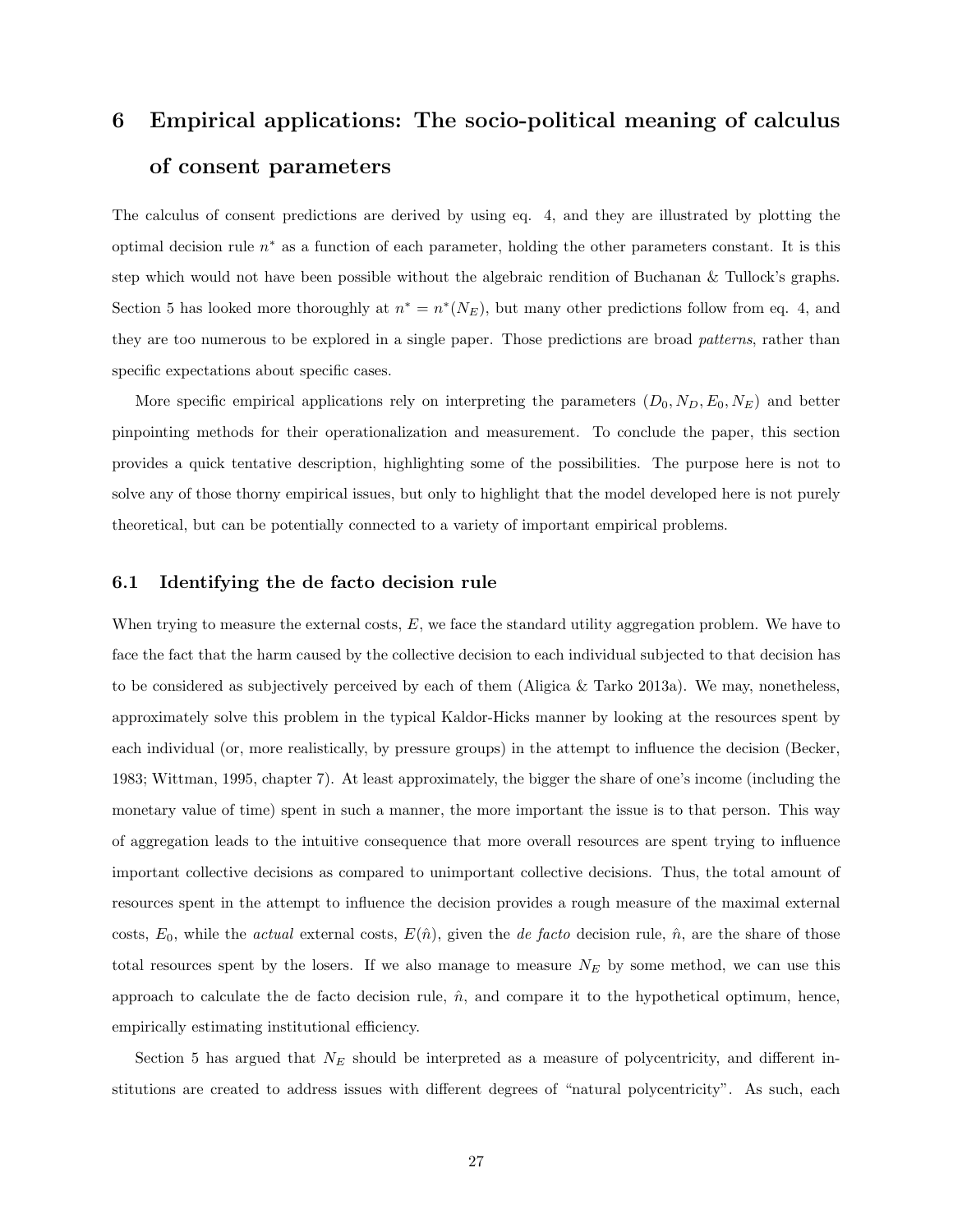type of institution corresponds to a particular range of values for  $N_E$ . Looking at which specific institution pressure groups are trying to influence, one can get a rough estimate of  $N_E$  — hence, one can estimate all the parameters required to measure the *de facto* decision rule and, thus, institutional efficiency. The extent to which this can be done with sufficient precision is a challenge to the ingenuity of empirical researchers.

## 6.2 Heterogeneity, civic capital, and state capacity

Figure 9: The impact of social cohesion and of the importance of the issue on the optimal rule



We can also look at the matter through a representative agent lens. The maximal external costs  $E_0$  can be expanded as

$$
E_0 = H(1-h)
$$

where  $H$  is the importance of the issue to the representative loser, i.e. the maximal harm caused by the decision to the representative agent if it disagrees with the enforced decision (this is possible if a certain level of authoritarianism exists); while h is a measure of social cohesion or homogeneity (Easterly et al., 2006; Hulse and Stone, 2007; Heller, 2009; Janmaat, 2011). The impact of social cohesion on maximal external costs is due to the fact that when the members of the group agree, fewer of them are required for the decision. This can be seen as the statistical foundation of representative democracy: if there are significant clusters of views within the population, selecting a few people from each homogenous group to represent the group will not cause significant external costs. Fig. 9a and 9b illustrate how social cohesion and the importance of the issue impact the optimal decision rule for that issue.

The minimal decision costs  $D_0$  can be understood as a measure of state weakness. The higher the state capacity (Besley and Persson, 2008; Persson and Besley, 2009; Besley and Persson, 2010), the cheaper it is to take and enforce a collective decision (state capacity may be different with respect to different issues).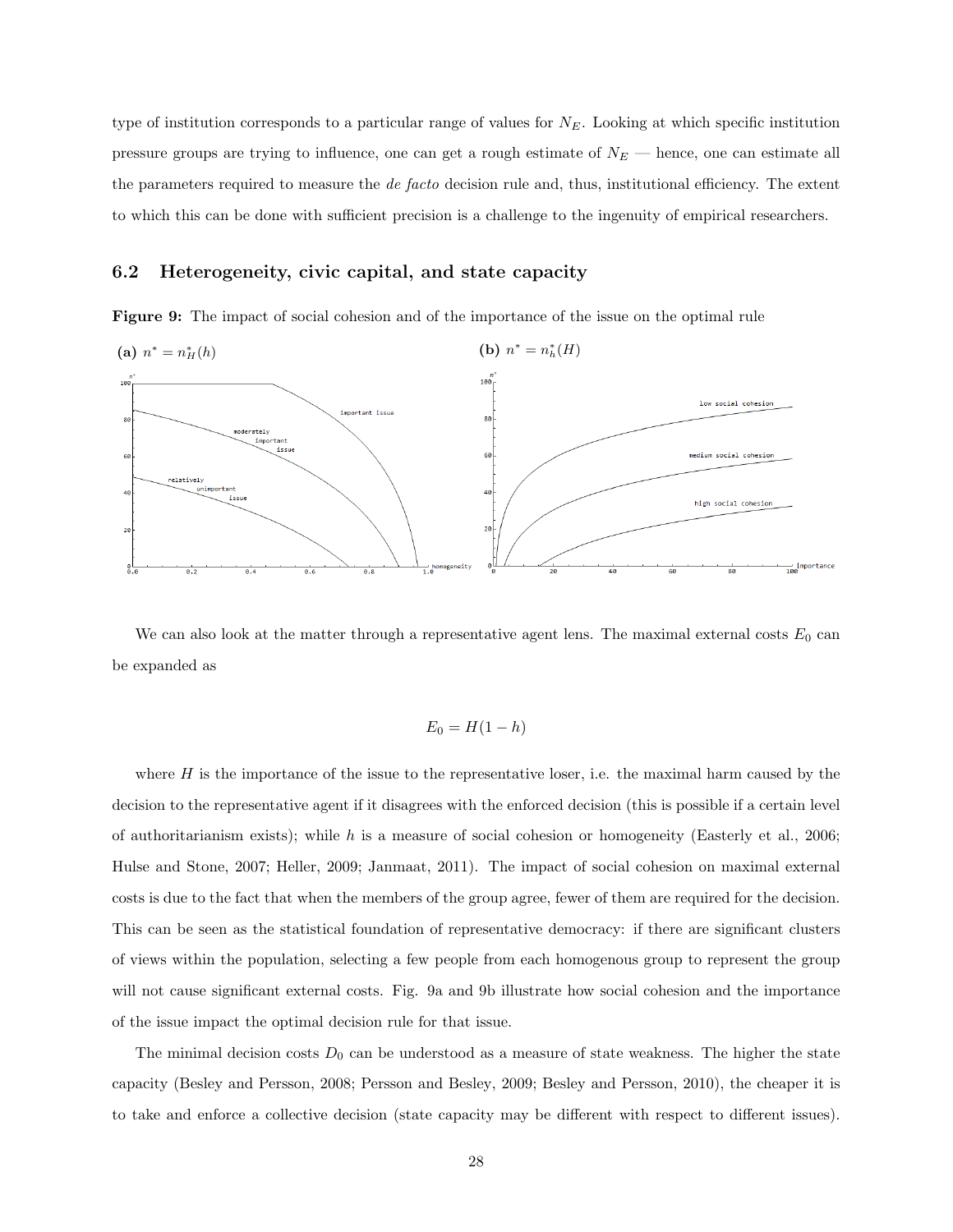Failed states have high decision costs for many or all collective issues. This being said, as mentioned earlier, informal leadership can be a substitute to formal political centralization. Hence, one path away from failed states involves local leaders building larger scale consensus about what rules and institutions to put in place (Boettke et al., 2008; Coyne, 2008; Leeson, 2008a; Leeson, 2008b).

This can also be seen from the IPF perspective, as increases of either  $E_0$  or  $D_0$  lead to a move outward of the IPF (figure 1). This is either the result of higher "civic capital" (as in Djankov et al. (2003) interpretation) or of higher state capacity. One way to understand this is to think of power as a substitute for self-governance. This allows us to understand some of the difficulties involved in creating stable social orders. For example, discussing the problem of externally imposed order, Coyne (2008) notes that "a successful reconstruction requires the continued enforcement of property rights in the long term, after the occupiers exit" as "indigenous parties must be convinced that agreements reached during the occupation will be binding and enforceable after the occupation ends" (p. 66). In other words, while the occupiers are present, order is maintained by means of power, but, as they leave, if self-governing mechanisms are not in place to substitute for that power, order breaks down.

## 6.3 A self-governance perspective on political and economic freedom

The calculus of consent model also leads to a more rigorous perspective on self-governance. Self-governance simply means that the *de facto* decision rule,  $\hat{n}$ , describing the operation of the actual institutions, is close to the calculus of consent *optimal* decision rule,  $n^*$ . Dahl (1989) gets at this point intuitively when he notes that "to live in association with others necessarily requires that they must sometimes obey collective decisions that are binding on all members of the association. The problem, then, is to discover a way by which the members of an association may make decisions binding on all and still govern themselves." (p. 89). Similarly, Buchanan wrote about the "paradox of 'being governed'" and pointed out that "the individual does not enter into social contract [with others] for the purpose of imposing constraints on himself", but in order to "secure the benefits of behavioral limitation on their part" (Buchanan, 1975, p. 136).

As shown by the examples from section 4, self-governance may be achieved either directly, by having the de facto decision rule approximate the optimal rule, as in the case of private property rules or supermajority requirements for parliaments deciding constitutional changes, or indirectly, by having additional institutions (such as federalism, independent regulatory agencies or judicial review) mediate and go around the institutional constraint created by other institutions such as the majority rule constraint. Logrolling, as analyzed by Buchanan & Tullock (1999: chapters 9-11), and broader attempts at coalition-building (Riker 1962), can also be seen as indirect mechanisms for changing the de facto decision rules for a set of issues,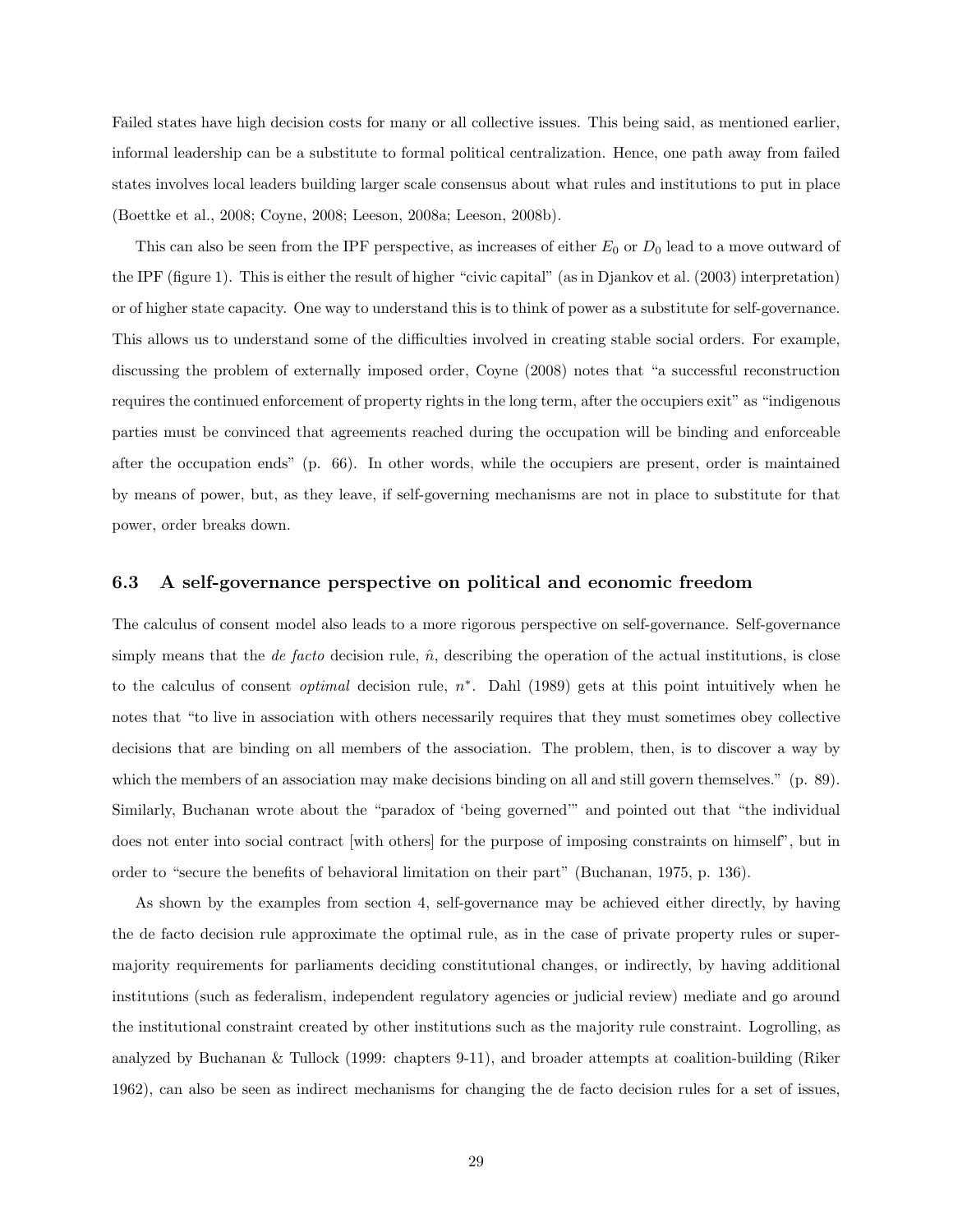despite preserving the majority rule in form.

We can define the *percent departures from self-governance* for a particular issue as:

$$
\gamma(\hat{n}) = \frac{\hat{n} - n^*}{\hat{n} + n^*} \in [-1, 1] \tag{5}
$$

There are two different types of departures from ideal self-governance, corresponding to the positive or negative values of  $\gamma$ . One type of self-governance imperfection is authoritarianism, i.e. lack of political freedom, when  $\gamma$  is negative. The other one is the tyranny of majority, when  $\gamma$  is positive. We can thus see the two main concerns with freedom as being two different facets of the same general issue. The costs of departing from self-governance are captured by the IPF graph (fig. 1).

Authoritarianism corresponds to cases when the optimal rule is higher than the actual rule, i.e. decisions affecting the entire collective are taken by a too-small subset of that collective. Empirical measures such as the Freedom House index, the Polity Score or The Economist's Democracy Index can be seen as intuitively trying to measure departures of  $\gamma$  from zero in the negative direction. The present conceptualization may provide clues for improving such measures (see Munck and Verkuilen (2002) for a critique of existing measures). The critical issue neglected by such indices is that of the optimal scale of governance (Tullock 1969; V. Ostrom 1987) and polycentricity.

The tyranny of the majority corresponds to cases when the optimal rule is lower than the actual rule, i.e. decisions that would optimally be taken by individuals or small groups are instead taken by larger collectivities. As Caplan (2007: p. 192) pointed out, "[u]ndemocratic politics is not the only alternative to democratic politics. Many areas of life stand outside the realm of politics, of 'collective choice'. When the law is silent, decisions are 'up to the individual' or 'left to the market'." Empirical measures such as the Fraser Institute's Economic Freedom of the World index intuitively try to measure departures of  $\gamma$  from zero in the positive direction. Once again, the present conceptualization may help improve the design of such measures, for example alleviating the suspicion of libertarian bias.

It is beyond the scope of this paper to do a thorough critique of such political and economic freedom measures. It is enough to point out here the broad principle, captured by eq. 5, about how to approach this issue of self-governance through the general perspective of the calculus of consent.

# 7 Acknowledgments

I am grateful to Robert Bish, Peter Boettke, Christopher Coyne, Randall Holcombe and Virgil Storr for very useful discussions based on previous versions of this paper. Previous versions were presented at the 2014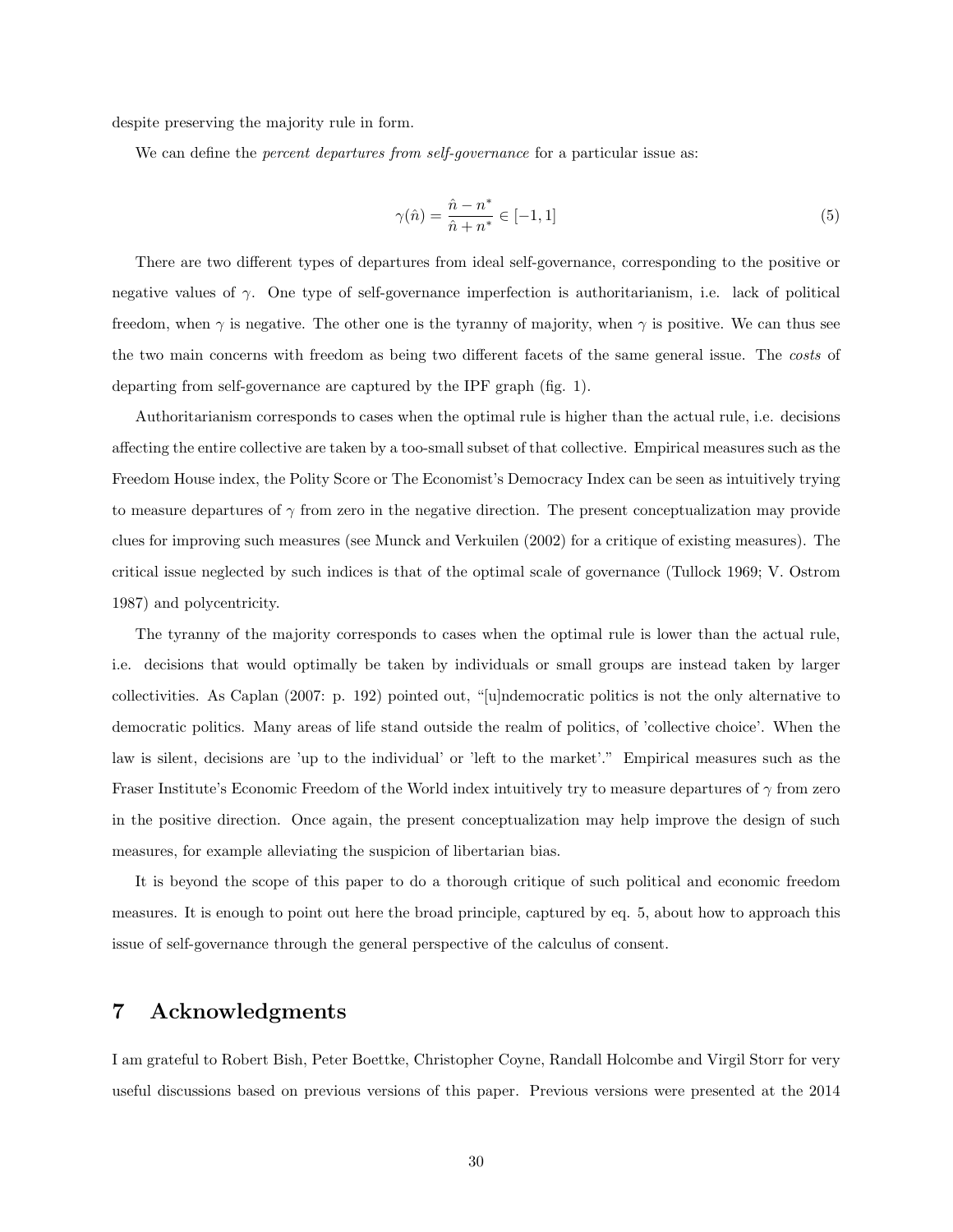Public Choice Society meeting, and at the Spring 2014 Graduate Student Paper Workshop at the Mercatus Center. I thank all the participants for their comments.

# References

- Acemoglu, D. (2003). Why not a political Coase theorem? Social conflict, commitment, and politics. Journal of Comparative Economics 31, 620–652.
- Acemoglu, D. and J. A. Robinson (2006). Economic Origins of Dictatorship and Democracy. Cambridge: Cambridge University Press.
- Acemoglu, D. and J. A. Robinson (2012). Why Nations Fail: The Origins of Power, Prosperity, and Poverty. New York: Crown Publishing.
- Aligica, P. D. (2014). Institutional Diversity and Political Economy: The Ostroms and Beyond. Oxford: Oxford University Press.
- Aligica, P. D. and P. Boettke (2009). Challenging Institutional Analysis and Development: The Bloomington School. Routledge.
- Aligica, P. D. and V. Tarko (2012). Polycentricity: From Polanyi to Ostrom, and beyond. Governance 25 (2), 237–262.
- Aligica, P. D. and V. Tarko (2013a). Co-production, polycentricity and value heterogeneity: The Ostroms' public choice institutionalism revisited. The American Political Science Review 107, 726–74.
- Aligica, P. D. and V. Tarko (2013b). Institutional resilience and economic systems: Lessons from Elinor Ostrom's work. Comparative Economic Studies, doi:10.1057/ces.2013.29.
- Arena, P. (2010). Bargaining models of war. Department of Political Science, University at Buffalo (SUNY).
- Becker, G. S. (1983). A theory of competition among pressure groups for political influence. The Quarterly Journal of Economics  $98(3)$ , 371-400.
- Besley, T. (2007). The new political economy. The Economic Journal 117, F570–F587.
- Besley, T. and T. Persson (2008). Wars and state capacity. Journal of the European Economic Association  $6(2-3)$ , 522-530.
- Besley, T. and T. Persson (2010). State capacity, conflict, and development. *Econometrica* 78(1), 1–34.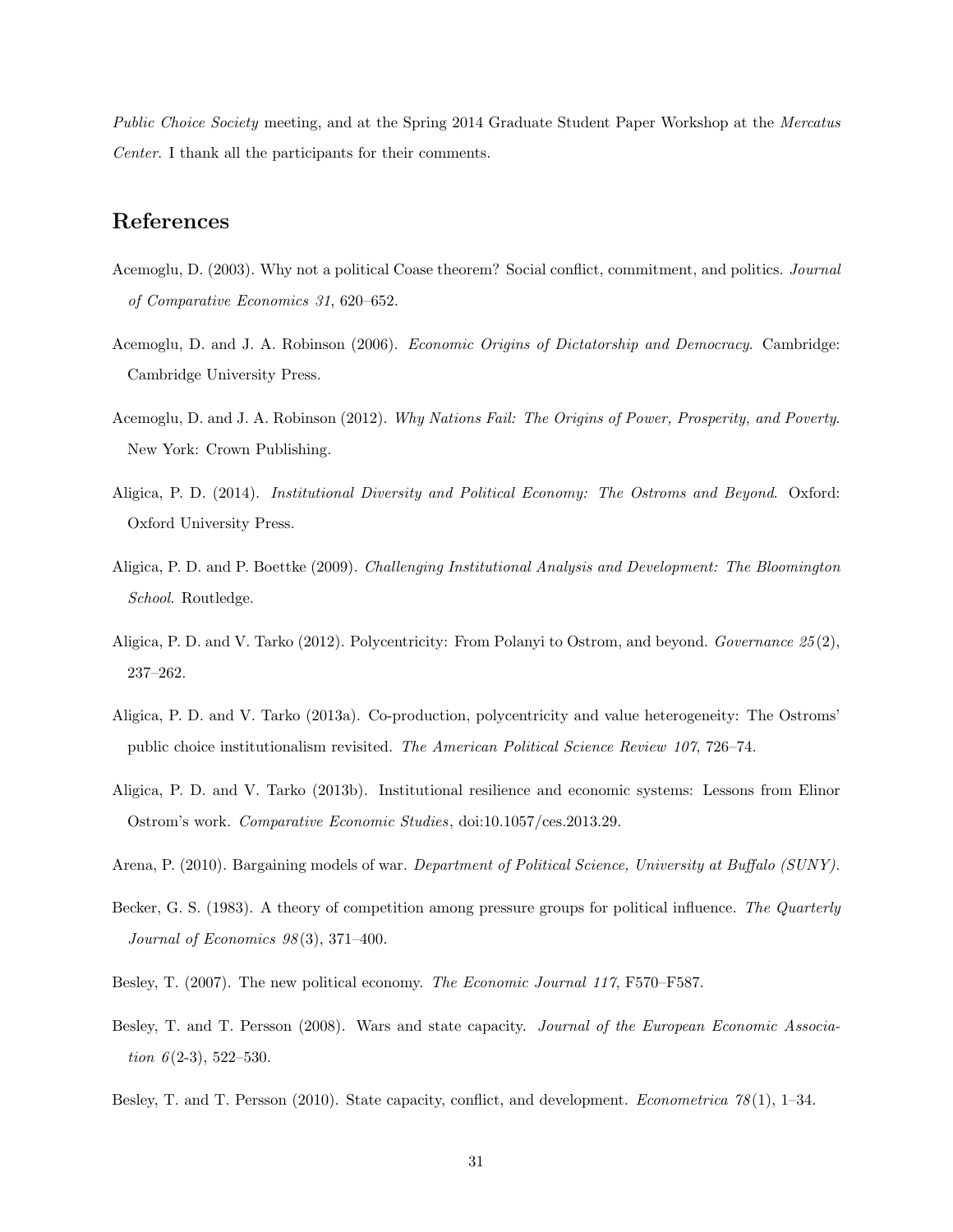- Boettke, P. J. (2012). Living Economics: Yesterday, Today, and Tomorrow. Oakland, CA: The Independent Institute.
- Boettke, P. J. and C. J. Coyne (2009a). Context matters: Institutions and entrepreneurship. Foundations and Trends in Entrepreneurship 5, 135–209.
- Boettke, P. J. and C. J. Coyne (2009b). An entrepreneurial theory of social and cultural change. In Markets and civil society: the European experience in comparative perspective, pp. 77–103. New York: Berghahn Books.
- Boettke, P. J., C. J. Coyne, and P. T. Leeson (2008). Institutional stickiness and the new development economics. American Journal of Economics and Sociology 67, 331–358.
- Bozeman, B. (2002). Public value failure: When efficient markets may not do. Public Administration Review 62, 145–161.
- Bozeman, B. (2007). Public Values and Public Interest: Counterbalancing Economic Individualism. Washington, D.C.: Georgetown University Press.
- Buchanan, J. M. (1964). What should economists do? Southern Economic Journal, 213–222.
- Buchanan, J. M. (1967). Politics and science: Reflections on Knight's critique of Polany. Ethics 77, 303–310.
- Buchanan, J. M. (1975). The Limits of Liberty: Between Anarchy and Leviathan. Indianapolis: Liberty Fund, Inc.
- Buchanan, J. M. (1987). The constitution of economic policy. American Economic Review 77, 243–50.
- Buchanan, J. M. (1999 [1968]). The Demand and Supply of Public Goods. Indianapolis, IN: Liberty Fund, Inc.
- Buchanan, J. M. and R. D. Congleton (1998). Politics by Principle, Not Interest. Cambridge, UK: Cambridge University Press.
- Buchanan, J. M., R. D. Tollison, and G. Tullock (Eds.) (1980). Toward a Theory of the Rent-Seeking Society. Texas A&M University Press.
- Buchanan, J. M. and G. Tullock (1962 [1999]). The Calculus of Consent. Liberty Fund.

Burnheim, J. (2006). Is Democracy Possible? Sydney: Sydney University Press.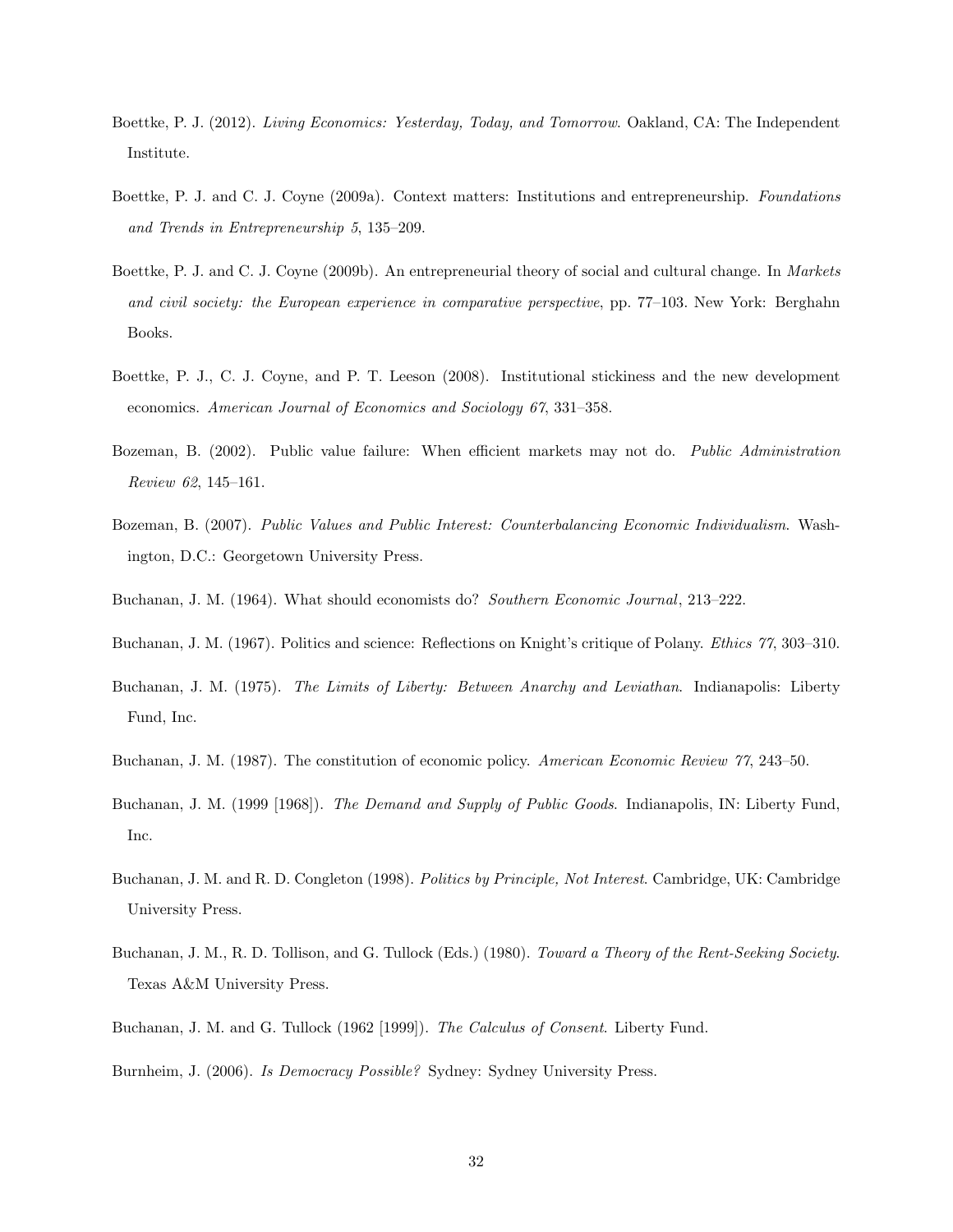- Caplan, B. (2001). Standing tiebout on his head: Tax capitalization and the monopoly power of local governments. Public Choice 108, 101–122.
- Caplan, B. (2007). The Myth of the Rational Voter: Why Democracies Choose Bad Policies. Princeton University Press; New edition.
- Coyne, C. J. (2008). After War: The Political Economy of Exporting Democracy. Stanford, California: Stanford University Press.
- Dahl, R. A. (1989). Democracy and Its Critics. Yale University Press.
- Djankov, S., E. Glaeser, R. La Porta, F. Lopez-de Silanes, and A. Shleifer (2003). The new comparative economics. Journal of comparative economics 31 (4), 595–619.
- Dougherty, K., B. Pitts, J. Moeller, and R. Ragan (2014). An experimental study of the efficiency of unanimity rule and majority rule. Public Choice  $158(3-4)$ ,  $359-382$ .
- Easterly, W., J. Ritzen, and M. Woolcock (2006). Social cohesion, institutions, and growth. Economics  $\mathcal{B}$ Politics 18, 103–120.
- Fearon, J. D. (1995). Rationalist explanations for war. International Organization 49, 379–414.
- Filson, D. and S. Werner (2002). A bargaining model of war and peace: Anticipating the onset, duration, and outcome of war. American Journal of Political Science 46, 819–837.
- Friedman, D. D. (2000). Law's Order: What Economics Has to Do with Law and Why It Matters. Princeton, NJ: Princeton University Press.
- Fuller, L. (1978). The forms and limits of adjudication. Harvard Law Review 92, 353–409.
- Guttman, J. M. (1998). Unanimity and majority rule: the calculus of consent reconsidered. European Journal of Political Economy 14, 189–207.
- Heller, L. (2009). Social cohesion and its relationship to endogenous institutional formation and economic growth. Journal of Private Enterprise 25, 81–104.
- Hirshleifer, J. (2001). The Dark Side of the Force: Economic Foundations of Conflict Theory. Cambridge, UK: Cambridge University Press.
- Hulse, K. and W. Stone (2007). Social cohesion, social capital and social exclusion. Policy Studies 28, 109–28.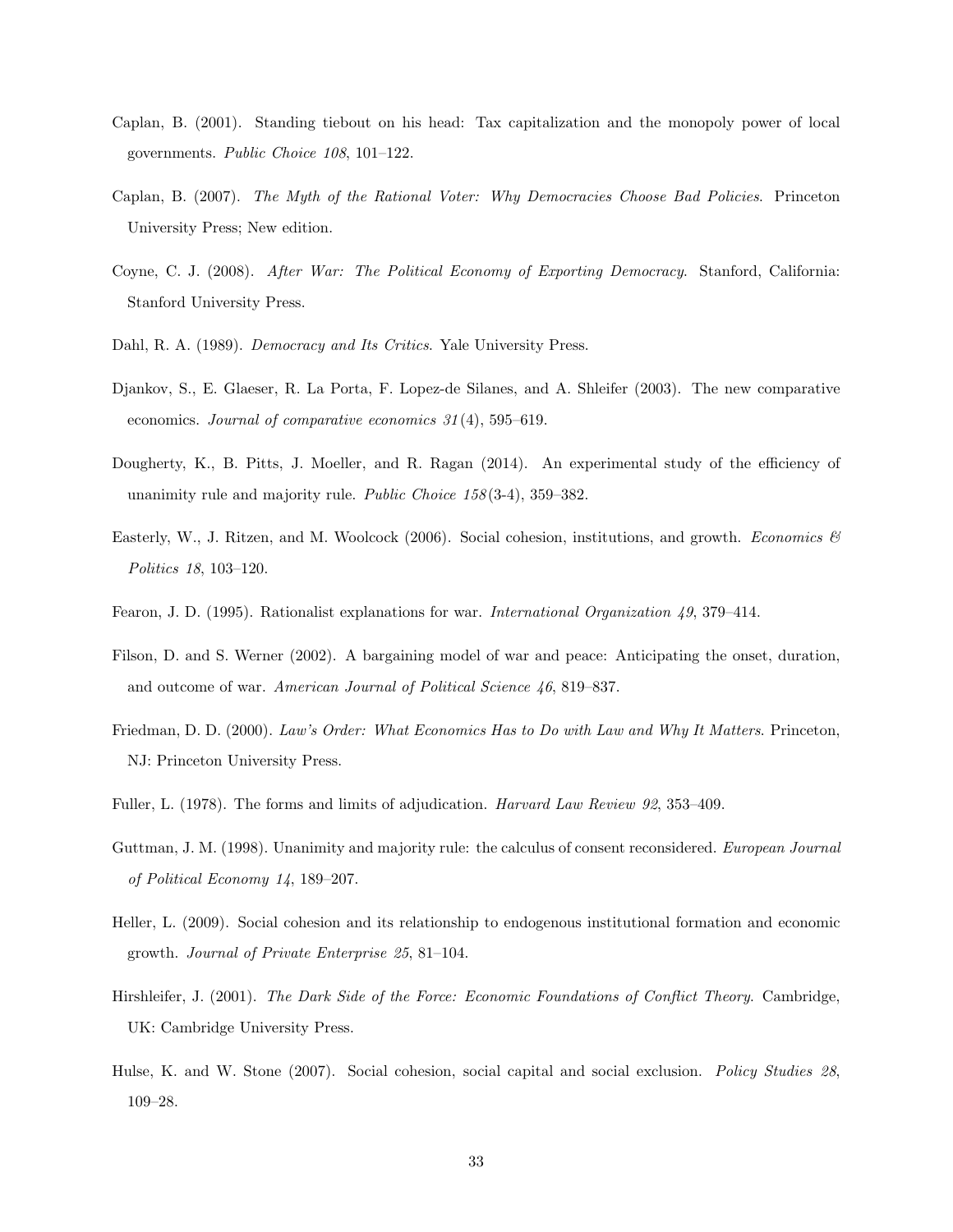- Inman, R. P. and D. L. Rubinfeld (1997). Rethinking federalism. The Journal of Economic Perspectives, 43–64.
- Janmaat, J. G. (2011). Social cohesion as a real-life phenomenon: Assessing the explanatory power of the universalist and particularist perspectives. Social Indicators Research 100, 61–83.
- Leeson, P. T. (2006). Cooperation and conflict. American Journal of Economics and Sociology 65(4), 891–907.
- Leeson, P. T. (2008a). Coordination without command: Stretching the scope of spontaneous order. Public Choice 135, 67–78.
- Leeson, P. T. (2008b). How important is state enforcement for trade? American Law and Economics Review 10, 61–89.
- Leeson, P. T. and P. J. Boettke (2009). Two-tiered entrepreneurship and economic development. International Review of Law and Economics 29, 252–259.
- Leeson, P. T., C. J. Coyne, and P. J. Boettke (2006). Converting social conflict: Focal points and the evolution of cooperation. The Review of Austrian Economics  $19(2-3)$ , 137-147.
- Levy, D. M. and S. J. Peart (2010). Prudence with biased experts: Rating agencies and regulators. Working paper.
- McGinnis, M. D. (Ed.) (1999a). Polycentric Governance and Development: Readings from the Workshop in Political Theory and Policy Analysis. University of Michigan Press.
- McGinnis, M. D. (Ed.) (1999b). Polycentricity and Local Public Economies: Readings from the Workshop in Political Theory and Policy Analysis. University of Michigan Press.
- Munck, G. L. and J. Verkuilen (2002). Conceptualizing and measuring democracy: Evaluating alternative indices. Comparative Political Studies 35, 5–34.
- Nye, J. V. C. (1997). Thinking about the state: Property rights, trade, and changing contractual arrangements in a world with coercion. In Frontiers of the New Institutional Economics. Academic Press.
- Oakerson, R. J. and R. B. Parks (1988). Citizen voice and public entrepreneurship: The organizational dynamic of a complex metropolitan county. Publius: The Journal of Federalism 18, 91–112.
- Ostrom, E. (1990). Governing the Commons: The Evolution of Institutions for Collective Action. Cambridge University Press.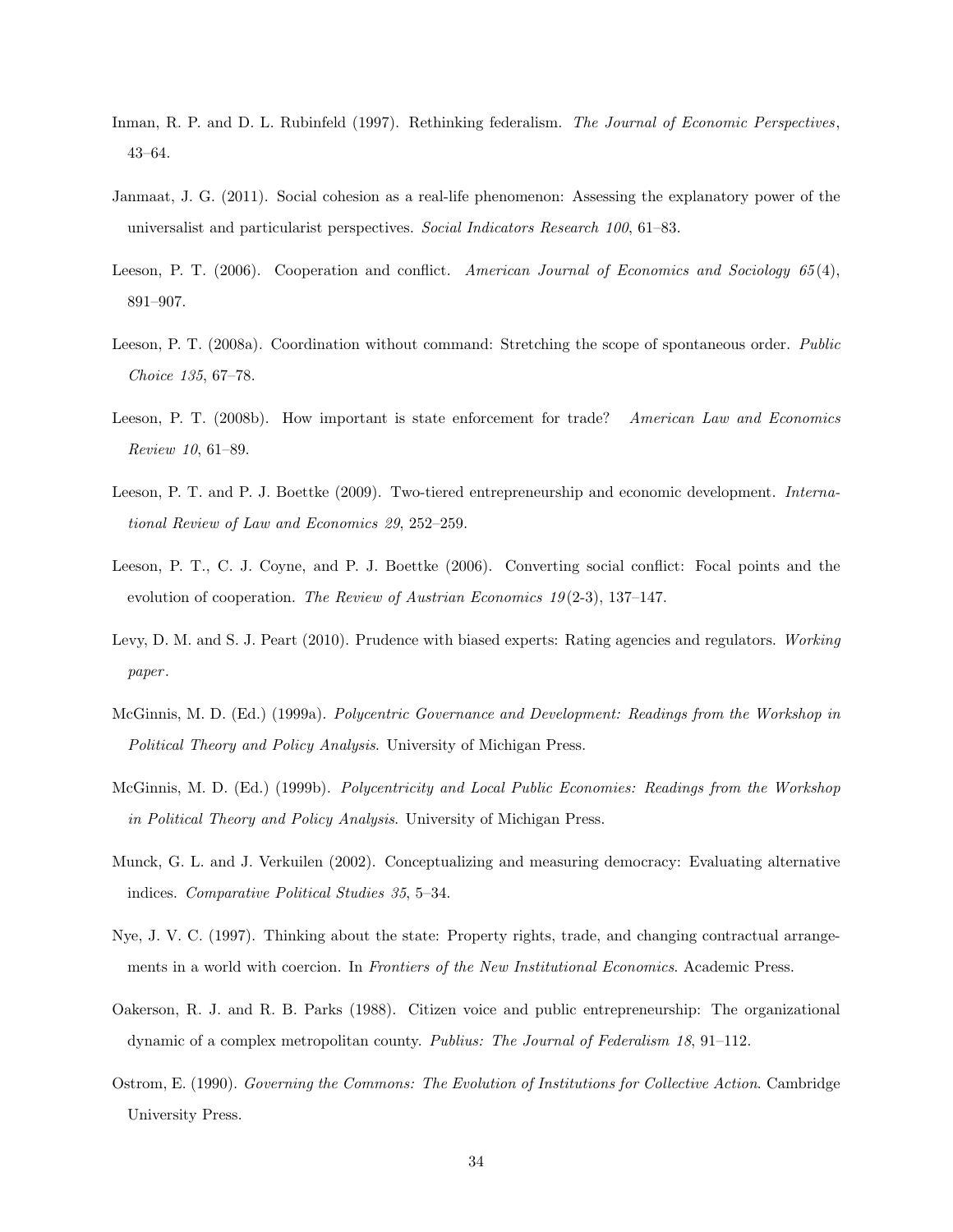- Ostrom, E. (1998). A behavioral approach to the rational choice theory of collective action. The American Political Science Review 92, 1–22.
- Ostrom, E. (2005). Understanding Institutional Diversity. Princeton: Princeton University Press.
- Ostrom, E. (2008). Developing a method for analyzing institutional change. In Alternative Institutional Structures: Evolution and Impact. Routledge.
- Ostrom, E., R. Gardner, and J. Walker (1994). Rules, Games, and Common-Pool Resources. University of Michigan Press.
- Ostrom, E. and V. Ostrom (2004). The quest for meaning in public choice. American Journal of Economics and Sociology 63, 105–47.
- Ostrom, V. (1987). The Political Theory of a Compound Republic. Lincoln and London: University of Nebraska Press.
- Ostrom, V. (1997). The Meaning of Democracy and the Vulnerability of Democracies: A Response to Tocqueville's Challenge. Michigan: University of Michigan Press.
- Ostrom, V. (1999). Polycentricity (part 1 and 2). In Polycentricity and Local Public Economies, pp. 52–74 and 119–138. Michigan: University of Michigan Press.
- Persson, T. and T. Besley (2009). The origins of state capacity: Property rights, taxation and policy. The American Economic Review 99 (4), 1218–1244.
- Polanyi, M. (1951). The Logic of Liberty. University of Chicago Press.
- Polanyi, M. (1962). The republic of science: Its political and economic theory. Minerva 1, 54–74.
- Powell, B. and E. P. Stringham (2009). Public choice and the economic analysis of anarchy: A survey. Public Choice 140, 503–538.
- Reiter, D. (2003). Exploring the bargaining model of war. Perspectives on Politics 1, 27–43.
- Romer, C. D. (1999). Changes in business cycles: Evidence and explanations. *Journal of Economic Per*spectives  $13(2)$ ,  $23-44$ .
- Salter, A. (2013). Robust political economy and the lender of last resort. George Mason University, Economics Department.